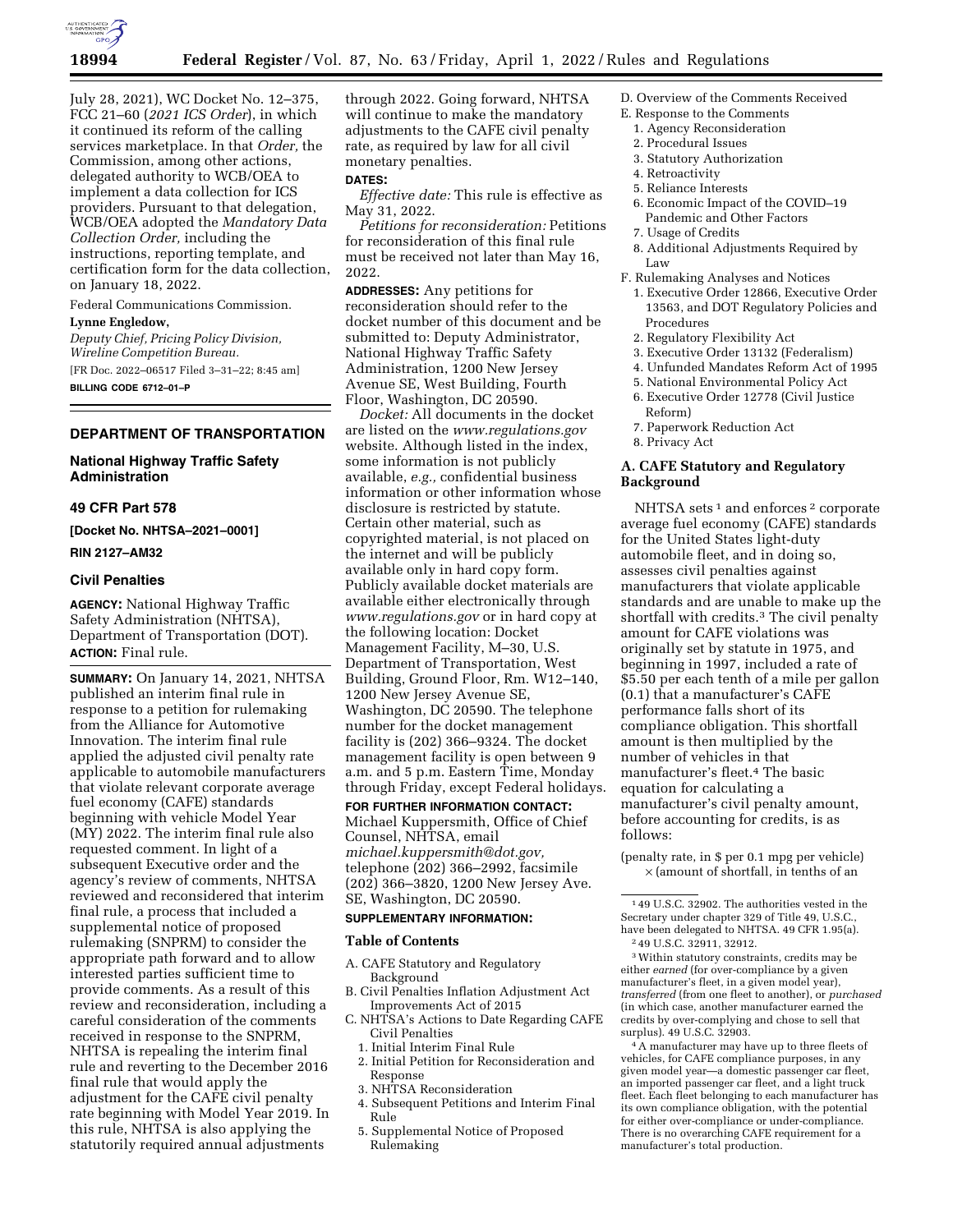$mpg$   $\times$  (# of vehicles in manufacturer's fleet).5

Starting with Model Year 2011, the Energy Independence and Security Act of 2007 (EISA) provided for credit transfers among a manufacturer's various fleets.6 The law also provided for trading between vehicle manufacturers, which has allowed vehicle manufacturers the opportunity to acquire credits from competitors rather than paying civil penalties for violations. Manufacturers can choose to carry back credits to apply to any of three model years before they are earned or carry them forward to apply to any of the five model years after they are earned.

In complement to NHTSA's regulation of fuel economy, the Environmental Protection Agency (EPA) regulates the emissions of light-duty vehicles. These regulations include standards to regulate greenhouse gas emissions from the light-duty fleet. The Clean Air Act requires EPA to set greenhouse gas (GHG) emissions standards from lightduty vehicles since EPA has made an ''endangerment finding'' that greenhouse gases ''cause[s] or contribute[s] to air pollution which may reasonably be anticipated to endanger public health or welfare."<sup>7</sup> Although NHTSA and EPA have different roles and independent enforcement and compliance obligations, and operate under different statutory authority, the agencies work together to achieve the goals of their respective statutes, and their light-duty vehicle fuel economy rulemakings are harmonized to the extent possible to work in tandem. However, the CAFE program is subject to various statutory requirements not applicable to the EPA GHG program. One such requirement, for example, requires automakers to meet a separate average fleet requirement for automobiles that are manufactured domestically.8 The Clean Air Act does not include a similar requirement for EPA's GHG standards.

6Public Law 110–140, 104.

### 8 49 U.S.C. 32902(b)(4).

### **B. Civil Penalties Inflation Adjustment Act Improvements Act of 2015**

On November 2, 2015, the Federal Civil Penalties Inflation Adjustment Act Improvements Act (2015 Act), Public Law 114–74, Section 701, was signed into law. The 2015 Act required Federal agencies to promulgate an interim final rule to make an initial ''catch-up'' adjustment to the civil monetary penalties they administer, and then to make subsequent annual adjustments. The 2015 Act limited the initial adjustment to 150 percent of the thencurrent penalty.

In a February 24, 2016 memorandum, the Director of the Office of Management and Budget (OMB) provided initial guidance to all Federal agencies on how to calculate the initial adjustment required by the 2015 Act.9 The initial ''catch-up'' adjustment was based on the change between the Consumer Price Index for all Urban Consumers (CPI–U) for the month of October in the year the penalty amount was established or last adjusted by Congress and the October 2015 CPI–U. The February 24, 2016 memorandum contained a table with a multiplier for the change in CPI–U from the year the penalty was established or last adjusted to 2015. To arrive at the adjusted penalty, the agency multiplied the penalty amount when it was established or last adjusted by Congress, excluding adjustments under a prior adjustment statute, by the multiplier for the increase in CPI–U from the year the penalty was established or adjusted. Ensuing guidance from OMB identifies the appropriate multiplier for agencies to use to calculate the subsequent annual adjustments.10

10Memorandum from the Director of OMB to Heads of Executive Departments and Agencies, Implementation of the 2017 Annual Adjustment Pursuant to the Federal Civil Penalties Inflation Adjustment Act Improvements Act of 2015 (Dec. 16, 2016), available online at *[https://](https://www.whitehouse.gov/sites/whitehouse.gov/files/omb/memoranda/2017/m-17-11_0.pdf) [www.whitehouse.gov/sites/whitehouse.gov/files/](https://www.whitehouse.gov/sites/whitehouse.gov/files/omb/memoranda/2017/m-17-11_0.pdf)  [omb/memoranda/2017/m-17-11](https://www.whitehouse.gov/sites/whitehouse.gov/files/omb/memoranda/2017/m-17-11_0.pdf)*\_*0.pdf;*  Memorandum from the Director of OMB to Heads of Executive Departments and Agencies, Implementation of Penalty Inflation Adjustments for 2018, Pursuant to the Federal Civil Penalties Inflation Adjustment Act Improvements Act of 2015 (Dec. 15, 2017), available online at *[https://](https://www.whitehouse.gov/wp-content/uploads/2017/11/M-18-03.pdf) [www.whitehouse.gov/wp-content/uploads/2017/11/](https://www.whitehouse.gov/wp-content/uploads/2017/11/M-18-03.pdf) [M-18-03.pdf;](https://www.whitehouse.gov/wp-content/uploads/2017/11/M-18-03.pdf)* Memorandum from the Director of OMB to Heads of Executive Departments and Agencies, Implementation of Penalty Inflation Adjustments for 2019, Pursuant to the Federal Civil Penalties Inflation Adjustment Act Improvements Act of 2015 (Dec. 14, 2018), available online at *[https://www.whitehouse.gov/wp-content/uploads/](https://www.whitehouse.gov/wp-content/uploads/2017/11/m_19_04.pdf)* 

### **C. NHTSA's Actions to Date Regarding CAFE Civil Penalties**

#### *1. Initial Interim Final Rule*

On July 5, 2016, NHTSA published an interim final rule, adopting the adjustments required by the statute for all civil penalties under its administration, following the procedure and the formula in the 2015 Act. One of the adjustments NHTSA made at the time was raising the civil penalty rate for CAFE violations from \$5.50 to \$14.11 NHTSA also indicated in that interim final rule that the Secretary's statutory authority under the Energy Policy and Conservation Act (EPCA) to establish an additional increase for such violations would similarly need to be adjusted from the statutory cap of \$10 to \$25, but did not codify this change in the regulatory text. In the preamble discussion, NHTSA provided detailed discussion of the authority granted in Public Law 95–619, 402, 92 Stat. 3255 (Nov. 9, 1978), which allowed the Secretary of Transportation to establish a new civil penalty for each .1 of a mile a gallon by which the applicable average fuel economy standard under EPCA exceeds the average fuel economy for automobiles to which the standard applies manufactured by the manufacturer during the model year. NHTSA explained that these amendments, codified in 49 U.S.C. 32912(c), state that the new civil penalty cannot be more than \$10. NHTSA further explained that applying the multiplier for the increase in CPI–U for 1978 in Table A of the February 24, 2016 memorandum (3.54453) to the \$10 maximum penalty the Secretary is permitted to establish under 49 U.S.C. 32912(c) results in an adjusted civil penalty of \$35. NHTSA then explained that because this calculation would result in an increase of greater than 150 percent, the adjusted maximum civil penalty that the Secretary is permitted to establish under 49 U.S.C. 32912(c) is \$25 (current maximum penalty \$10 × 2.5). NHTSA concluded that because the new maximum penalty that the Secretary is permitted to establish under

 $^{\rm 5}$  The process of determining civil penalties occurs after the end of a model year, following NHTSA's receipt of final reports from the Environmental Protection Agency (EPA). See 77 FR 62624, 63126 (Oct. 15, 2012). NHTSA uses the penalty rate from the calendar year that is the same as the model year to assess CAFE violations. For example, NHTSA will assess the civil penalties for Model Year 2022 vehicles using the 2022 calendar year rate—even if NHTSA ultimately assesses the penalty in a later calendar year.

<sup>7</sup> 42 U.S.C. 7521, *see also* 74 FR 66495 (Dec. 15, 2009) (''Endangerment and Cause or Contribute Findings for Greenhouse Gases under Section 202(a) of the Clean Air Act'').

<sup>9</sup>Memorandum from the Director of OMB to Heads of Executive Departments and Agencies, Implementation of the Federal Civil Penalties Inflation Adjustment Act Improvements Act of 2015 (Feb. 24, 2016), available online at *[https://](https://www.whitehouse.gov/sites/whitehouse.gov/files/omb/memoranda/2016/m-16-06.pdf) [www.whitehouse.gov/sites/whitehouse.gov/files/](https://www.whitehouse.gov/sites/whitehouse.gov/files/omb/memoranda/2016/m-16-06.pdf)  [omb/memoranda/2016/m-16-06.pdf.](https://www.whitehouse.gov/sites/whitehouse.gov/files/omb/memoranda/2016/m-16-06.pdf)* 

*[<sup>2017/11/</sup>m](https://www.whitehouse.gov/wp-content/uploads/2017/11/m_19_04.pdf)*\_*19*\_*04.pdf;* Memorandum from the Acting Director of OMB to Heads of Executive Departments and Agencies, Implementation of Penalty Inflation Adjustments for 2020, Pursuant to the Federal Civil Penalties Inflation Adjustment Act Improvements Act of 2015 (Dec. 16, 2019), available online at *[https://www.whitehouse.gov/wp-content/](https://www.whitehouse.gov/wp-content/uploads/2019/12/M-20-05.pdf) [uploads/2019/12/M-20-05.pdf;](https://www.whitehouse.gov/wp-content/uploads/2019/12/M-20-05.pdf)* Memorandum from the Director of OMB to Heads of Executive Departments and Agencies, Implementation of Penalty Inflation Adjustments for 2021, Pursuant to the Federal Civil Penalties Inflation Adjustment Act Improvements Act of 2015 (Dec. 23, 2020), available online at *[https://www.whitehouse.gov/wp-content/](https://www.whitehouse.gov/wp-content/uploads/2020/12/M-21-10.pdf) [uploads/2020/12/M-21-10.pdf.](https://www.whitehouse.gov/wp-content/uploads/2020/12/M-21-10.pdf)* 

<sup>11</sup> 81 FR 43524 (July 5, 2016).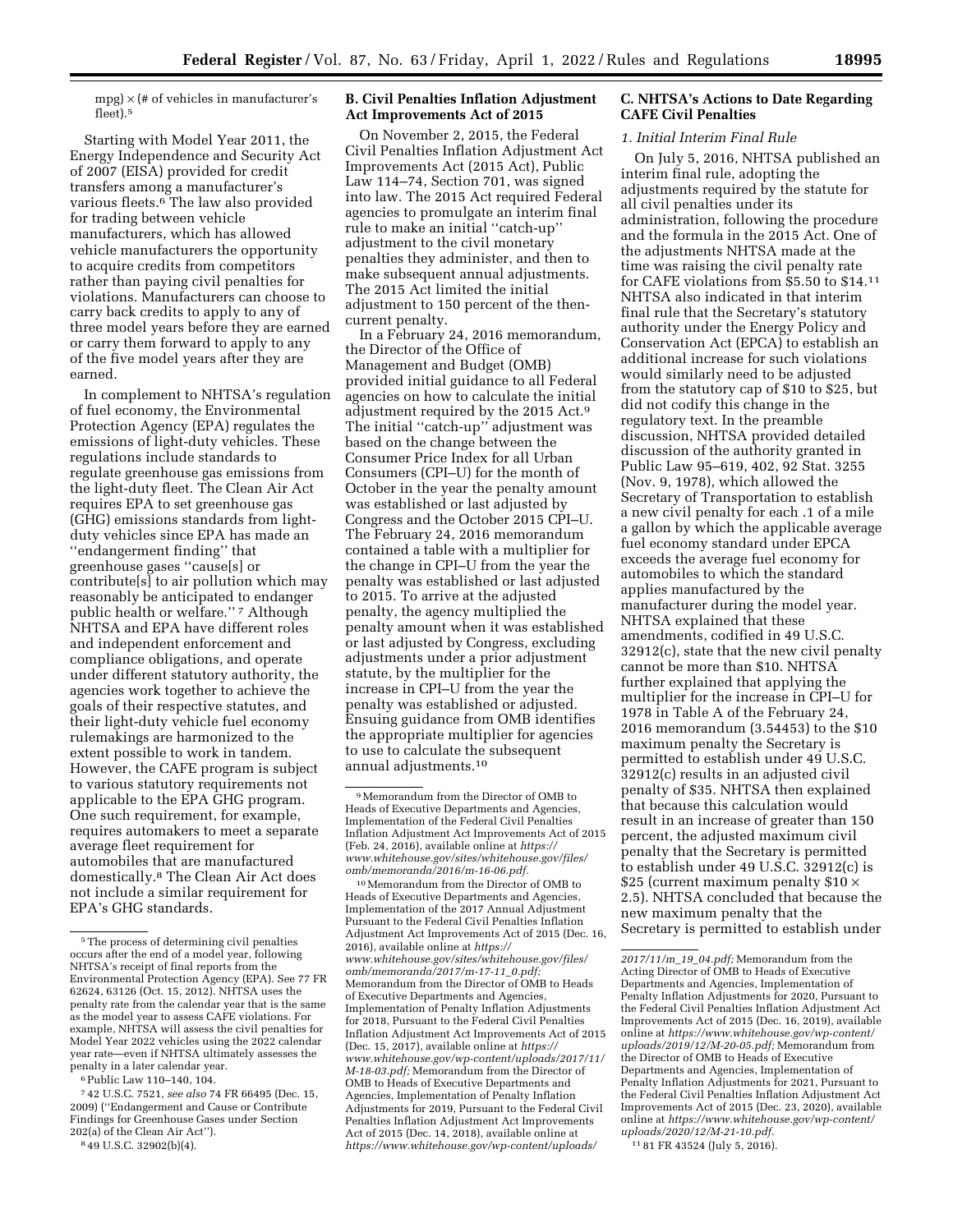49 U.S.C. 32912(c) is \$25, the new adjusted civil penalty in 49 CFR 578.6(h)(2) of \$14 does not exceed the maximum penalty that the Secretary is permitted to impose. NHTSA addresses the adjustments that occurred to the statutory cap since that time and codifies the adjusted cap in this final rule. That initial interim final rule became effective on August 4, 2016.

#### *2. Initial Petition for Reconsideration and Response*

On August 1, 2016, the then-Alliance of Automobile Manufacturers and the Association of Global Automakers (since combined to form the Alliance for Automotive Innovation) jointly petitioned NHTSA for reconsideration of the CAFE penalty provisions issued in the interim final rule.12 The Alliance and Global joint petition raised concerns with the impact that the increased penalty rate would have on CAFE compliance costs, which they estimated to be at least \$1 billion annually. Specifically, the petition identified several issues, including retroactivity. The petitioners were concerned that applying the penalty increase associated with model years that had already been completed or for which a company's compliance plan had already been ''set'' was a retroactive application of the adjustment.

In response to the joint petition, NHTSA issued a final rule on December 28, 2016.13 In that rule, NHTSA agreed that raising the penalty rate for model years already fully complete at the time the 2015 Act was enacted would be inappropriate, given that courts generally disfavor the retroactive application of statutes, and that applying penalties to model years that were already completed could not deter non-compliance, incentivize compliance, or lead to any improvements in fuel economy. NHTSA also agreed that raising the rate for model years for which product changes were infeasible due to lack of lead time from the enactment of the 2015 Act did not seem consistent with Congress's intent that the CAFE program be responsive to consumer demand. Accordingly, NHTSA stated that it would not apply the adjusted penalty rate of \$14 (plus any other required adjustments that occurred or may occur) until Model Year 2019, as the agency

believed that 2019 would be the first year after the 2015 Act in which product changes could reasonably be made in response to the higher penalty rate. This final rule had an effective date of January 27, 2017.

#### *3. NHTSA Reconsideration*

Beginning in January 2017, NHTSA took a series of actions to delay the effective date of the December 2016 final rule, ultimately leading to a rule announcing that the effective date would be delayed indefinitely.14 In April 2018, the United States Court of Appeals for the Second Circuit vacated NHTSA's indefinite delay of the rule's effective date, stating that the December 2016 rule was in force.15

In July 2019, NHTSA finalized a rule determining, in part, that the 2015 Act did not apply to the CAFE civil penalty rate. On September 9, 2019, the Institute for Policy Integrity at New York University School of Law (IPI) submitted a petition for reconsideration of NHTSA's July 2019 final rule. IPI argued that the rule was unreasonable and not in the public interest because it did not properly account for the associated costs and benefits. Additionally, IPI challenged NHTSA's statutory interpretations.

On August 31, 2020, the United States Court of Appeals for the Second Circuit vacated the July 2019 rule and ruled again that the December 2016 rule was in force.16 The Second Circuit denied panel rehearing on November 2, 2020. NHTSA did not issue a decision on the IPI petition prior to the Second Circuit's decision vacating the rule.

### *4. Subsequent Petitions and Interim Final Rule*

Following the Second Circuit's decision, on October 2, 2020, NHTSA received a petition for rulemaking from the Alliance for Automotive Innovation (Auto Innovators) requesting that the adjustment to \$14 not be applied until Model Year 2022.17 According to the Auto Innovators' petition, ''Model Years 2019 and 2020 are effectively lapsed

now,'' and ''[m]anufacturers are unable to change MY 2021 plans at this point.'' The Auto Innovators argued that, as in the December 2016 rule, applying the increased penalty to any violations that cannot practically be remedied does not serve the statutory purposes of deterring prohibited conduct or incentivizing favored conduct. According to the Auto Innovators, doing so would effectively be punishing violators retroactively.

In addition to relying on the reasoning of the December 2016 rule as it applied to the increase based on the timing of the enactment of the 2015 Act, the Auto Innovators' petition noted, but did not provide detailed evidence of, the significant economic impact suffered by the industry due to COVID–19. Accordingly, the Auto Innovators' petition also cited the now-revoked Executive Order 13924,18 requiring Federal agencies to take appropriate action—consistent with applicable law—to combat the economic emergency caused by COVID–19. Several individual vehicle manufacturers submitted supplemental information to NHTSA further articulating the negative economic position they were in due to the COVID–19 public health emergency and the potential and significant adverse economic consequences of the increased civil penalty rate.

After considering the issues raised, NHTSA granted the Auto Innovators' petition and promulgated an interim final rule providing that the increase 19 will apply beginning with Model Year 2022. The interim final rule stated that applying the increased civil penalty rate to vehicles in Model Years 2019, 2020, and 2021 would not result in additional fuel savings and would impose higher penalties retroactively because those model years were already completed, or, for Model Year 2021, production plans were set prior to the Second Circuit's decision striking down the 2019 rule. The interim final rule relied in large part on the reasoning in the December 2016 final rule, though it did not discuss the extent to which the four years between the two rules should affect that reasoning. Additionally, the interim final rule addressed the negative economic impact on the automotive sector caused by the global outbreak of COVID–19.20 That interim final rule

<sup>12</sup> Jaguar Land Rover North America, LLC also filed a petition for reconsideration in response to the July 5, 2016 interim final rule raising the same concerns as those raised in the joint petition. Both petitions, along with a supplement to the joint petition, can be found in Docket No. NHTSA–2016– 0075 at *[www.regulations.gov.](http://www.regulations.gov)* 

<sup>13</sup> 81 FR 95489 (December 28, 2016).

<sup>14</sup> 82 FR 8694 (January 30, 2017); 82 FR 15302 (March 28, 2017); 82 FR 29009 (June 27, 2017); 82 FR 32139 (July 12, 2017).

<sup>15</sup>Order, ECF No. 196, *Natural Res. Def. Council*  v. *NHTSA,* Case No. 17–2780 (2d Cir. Apr. 24, 2018); *see also Natural Res. Def. Council* v. *NHTSA*  (*NRDC*), 894 F.3d 95, 116 (2d Cir. 2018) (''The Civil Penalties Rule, 81 FR 95,489, 95,489–92 (December 28, 2016), no longer suspended, is now in force.''). 16*New York* v. *NHTSA,* 974 F.3d 87 (2d Cir.

<sup>2020).</sup> 

<sup>17</sup>The Auto Innovators also submitted a supplement to its petition on October 22, 2020. The petition, the supplement, and other supporting materials were posted with the interim final rule and can be found in Docket No. NHTSA–2021–0001 at *[www.regulations.gov.](http://www.regulations.gov)* 

<sup>18</sup>*See* Executive Order 14018, 86 FR 11855, ''Revocation of Certain Presidential Actions'' (Feb. 24, 2021).

<sup>19</sup>The rate is increasing to \$14, plus any required adjustments that occurred or may occur. 49 CFR 578.6(h)(2).

<sup>20</sup>The reasoning for the interim final rule is set forth more fully in the January 14, 2021 document published at 86 FR 3016.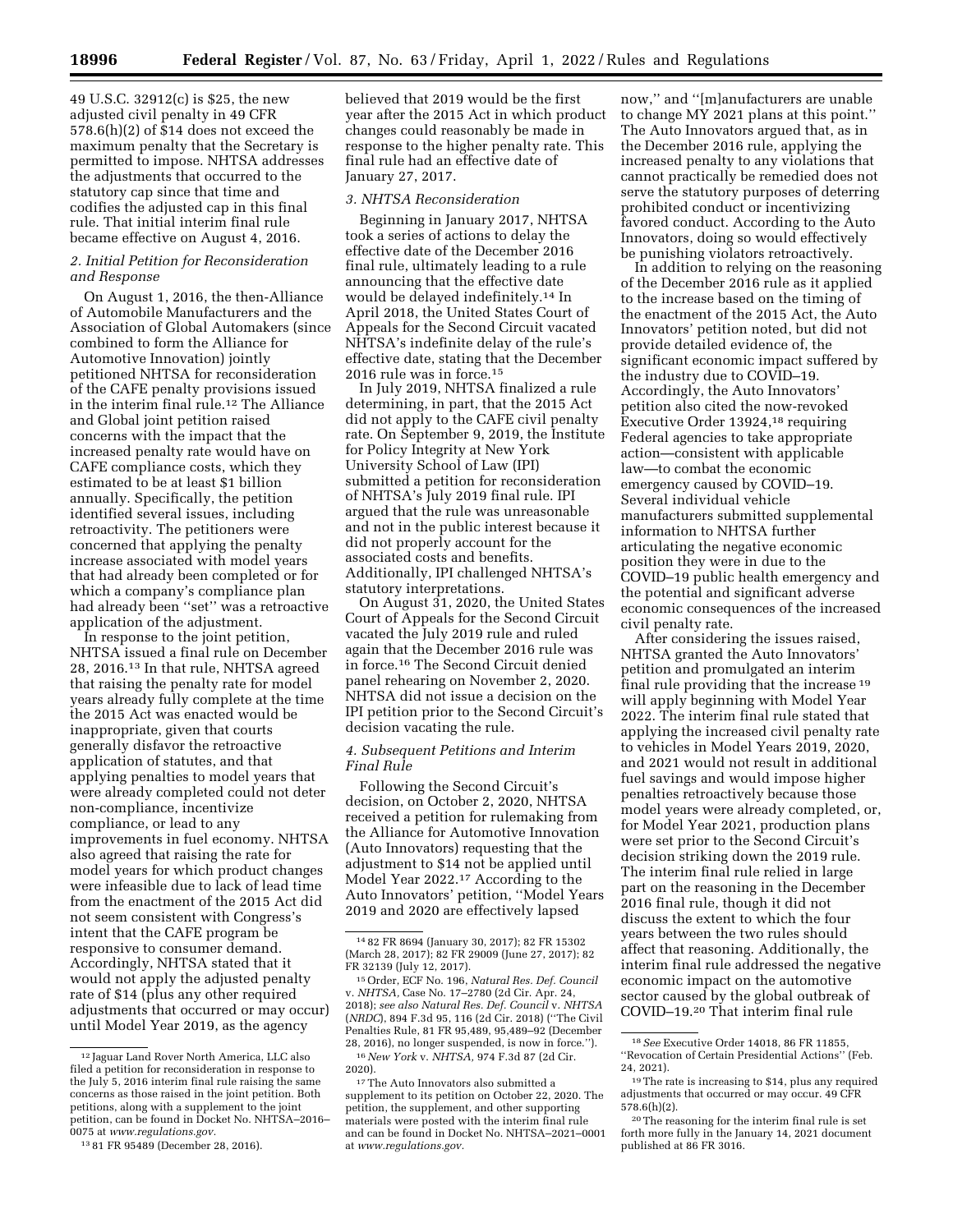amended the relevant regulatory text accordingly—effective immediately and without having afforded prior notice or the ability to comment in advance—and requested comment within ten days. The interim final rule also noted that IPI's petition was moot, and, to the extent it was not moot, NHTSA denied it.

The interim final rule is currently the subject of legal challenges that have been consolidated in the Second Circuit.21

### *5. Supplemental Notice of Proposed Rulemaking*

Before NHTSA's interim final rule was published but after the agency had announced, through the publication of the Fall 2020 Unified Agenda of Regulatory and Deregulatory Actions, that it had initiated a rulemaking in response to the Auto Innovators' petition, NHTSA received two letters regarding the rulemaking: One jointly from the State of New York, the Natural Resources Defense Council, and the Sierra Club, and one from Tesla.22 These letters raised concerns with NHTSA's rulemaking, particularly with the entities' inability to review or comment on the Auto Innovators' petition for rulemaking in advance. NHTSA did not respond to these letters prior to the publication of the interim final rule, but NHTSA included both letters in the docket when the interim final rule was published and noted that they would ''be treated as comments for appropriate consideration.'' 23

After the interim final rule was published, NHTSA received eight more substantive comments.24 NHTSA received comments from:

• The Attorneys General of California, New York, Connecticut, Delaware, Illinois, Iowa, Maine, Maryland, Massachusetts, Minnesota, New Jersey,

23 86 FR 3016, 3023 n.74 (Jan. 14, 2021).

24NHTSA received a ninth comment that simply said, ''Help.'' NHTSA–2021–0001–0018. Without any additional information, NHTSA cannot reasonably address or respond to this commenter's concern. After the close of the comment period, NHTSA also received a letter from two U.S. Representatives regarding the economic harms of applying the adjustment before Model Year 2022. NHTSA–2021–0001–0046. NHTSA is treating this letter as a comment for this rulemaking and addressing the issue it raises in this final rule. *See*  49 CFR 553.23.

Oregon, Pennsylvania, Rhode Island, Washington, and Vermont; 25

• American Council for an Energy-Efficient Economy, Center for Auto Safety, Center for Biological Diversity, Consumer Federation of America, Consumer Reports, The Ecology Center (Michigan), Environmental Law and Policy Center, Interfaith Power & Light, Sierra Club, Union of Concerned Scientists; 26

• Natural Resources Defense Council and Sierra Club; 27

• The Institute for Policy Integrity at New York University School of Law; 28  $\bullet$  Tesla; <sup>29</sup>

• The Alliance for Automotive Innovation; 30

• The National Automobile Dealers Association (NADA); 31 and

• An anonymous individual.<sup>32</sup> Most of the comments opposed the interim final rule, raising serious procedural, legal, and substantive concerns. In general, these comments argued that NHTSA did not have the authority to delay the application of the adjusted rate beyond Model Year 2019 and that, regardless, NHTSA would have to do so through notice-andcomment, not by an interim final rule that was effective immediately without prior notice and without the opportunity to comment in advance. In supporting these arguments, the commenters relied, in part, upon the two earlier decisions by the Second Circuit.

Most of these comments also challenged the interim final rule as arbitrary and capricious on multiple grounds. For example, the comments discussed that applying the increased rate before Model Year 2022 would not be retroactive because the increased rate was originally applied in 2016 when it was still prospective—both in the initial interim final rule in July 2016 and in the rule in response to the initial petition for reconsideration in December 2016 and NHTSA's subsequent actions that were invalidated by the Second Circuit did not change that fact. In these commenters' view, manufacturers have been on notice of the increase since well before Model Year 2019, and any reliance to the contrary was undue. These comments argued that this was particularly true given the rulings from the Second Circuit litigation, in which

- 27NHTSA–2021–0001–0013. 28NHTSA–2021–0001–0011.
- 29NHTSA–2021–0001–0012.
- 30NHTSA–2021–0001–0014.
- 31NHTSA–2021–0001–0016.

many of these commenters and the Auto Innovators were involved, with the predecessor organizations having intervened and participated in this litigation. The comments further argued that delaying the application of the increased rate would affect future compliance because manufacturers may be incentivized to hold credits for model years when the higher rate will apply. That is, a credit earned at the \$5.50 rate is likely to be more valuable—either for the manufacturer's own use or to sell to another manufacturer—in a model year when the rate increases to at least \$14 (although credits must be used within a limited number of years before they expire). The comments also argued that the interim final rule improperly analyzed the economic effects of the COVID–19 pandemic, for example, by not accounting for any positive economic data and disregarding that some of the relevant conduct occurred before the pandemic.

These comments also argued that the interim final rule violated the National Environmental Policy Act of 1969 (NEPA), by, for example, not taking a hard look at the environmental consequences of the action and ignoring the environmental harms that may result from delaying the penalty increase. Lastly, in response to NHTSA's request for comment about whether the adjustment should be delayed further until Model Year 2023, these comments opposed any additional delay. Some of these comments also expressed concern with the short tenday comment period provided by the interim final rule—and only after the rule was already effective without any opportunity to comment beforehand.

Two of the comments supported the interim final rule. The Auto Innovators reiterated the reasoning set forth in its petition, which NHTSA granted in the interim final rule. According to the Auto Innovators, the interim final rule was consistent with NHTSA's December 2016 rule; appropriately accounted for the industry's production and design processes, including the unforeseen challenges of the COVID–19 public health emergency; and fairly implemented the Second Circuit's decision. The Auto Innovators also noted that Model Year 2022 vehicles could have begun being produced as early as January 2, 2021—about two weeks before the interim final rule was published—but it believes NHTSA was reasonable to make the adjustment applicable beginning in Model Year 2022, declining to request a further delay in the adjustment to Model Year 2023. NADA supported the Auto

<sup>21</sup>*Natural Res. Def. Council* v. *NHTSA,* No. 21– 139 (2d Cir.) (consolidated with *New York* v. *NHTSA,* No. 21–339 (2d Cir.) and *Tesla, Inc.* v. *NHTSA,* No. 21–593, transferred from No. 21–70367 (9th Cir.)). This litigation is currently being held in abeyance pending NHTSA's reconsideration of the interim final rule.

<sup>22</sup>NHTSA–2021–0001–0001; NHTSA–2021– 0001–0009.

<sup>25</sup>NHTSA–2021–0001–0017.

<sup>26</sup>NHTSA–2021–0001–0015.

<sup>32</sup>NHTSA–2021–0001–0019.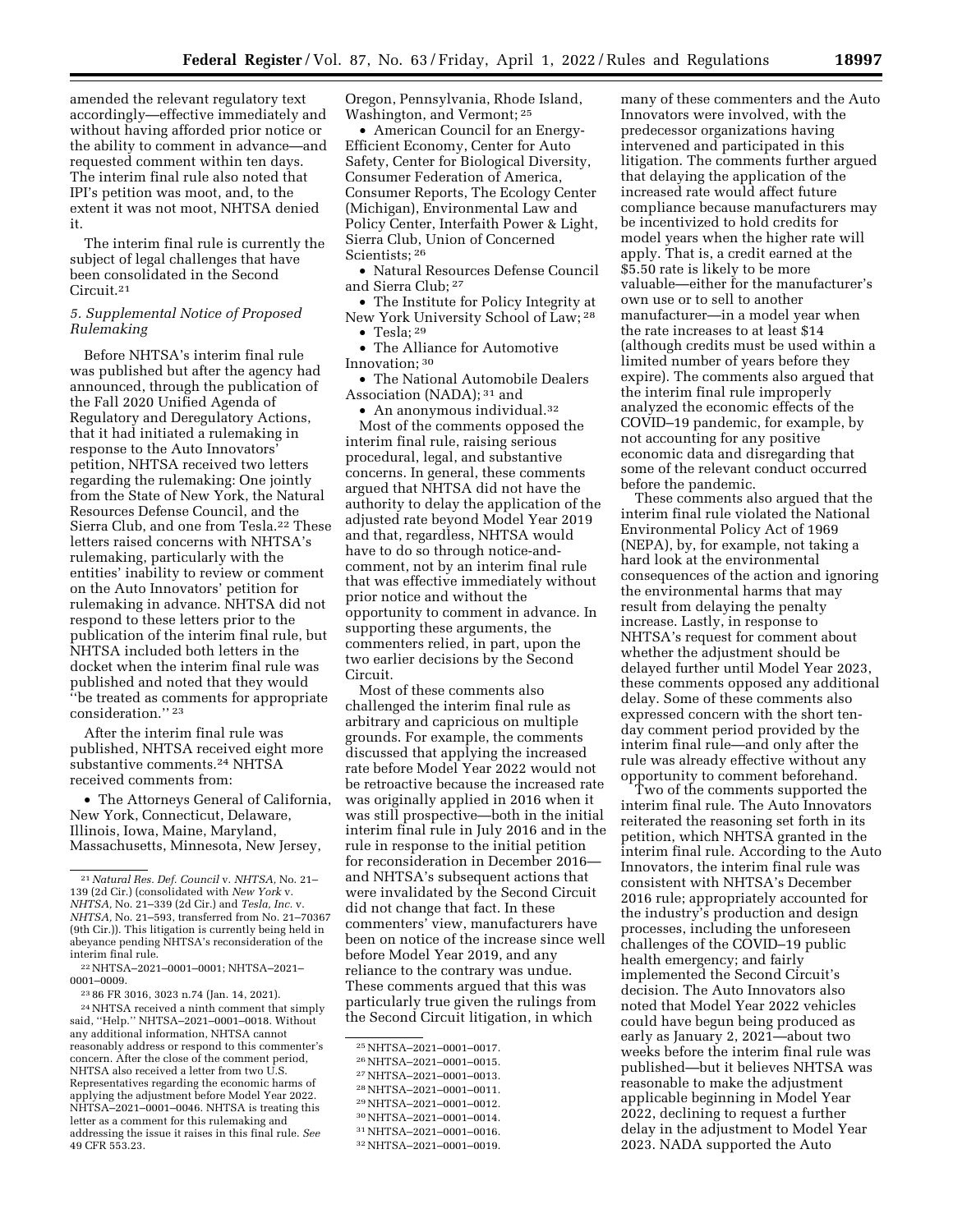Innovators' comment, adding that increased CAFE civil penalties before Model Year 2022 would lead to higher vehicle prices for consumers or manufacturer shifts in available offerings, without any associated environmental or safety benefits.

On January 20, 2021—while the postpromulgation comment period for the interim final rule was still open—the President issued Executive Order 13990, entitled ''Protecting Public Health and the Environment and Restoring Science to Tackle the Climate Crisis.'' E.O. 13990 directs the heads of all agencies to immediately review all existing regulations, orders, guidance documents, policies, and any other similar agency actions promulgated, issued, or adopted between January 20, 2017, and January 20, 2021, that are, or may be inconsistent with, or present obstacles to, the policy set forth in E.O. 13990: A policy ''to listen to the science; to improve public health and protect our environment; to ensure access to clean air and water; to limit exposure to dangerous chemicals and pesticides; to hold polluters accountable, including those who disproportionately harm communities of color and low-income communities; to reduce greenhouse gas emissions; to bolster resilience to the impacts of climate change; to restore and expand our national treasures and monuments; and to prioritize both environmental justice and the creation of the well-paying union jobs necessary to deliver on these goals.'' 33 The Secretary of Transportation expressly identified the January 14, 2021 CAFE civil penalties interim final rule as subject to E.O. 13990.34

In accord with E.O. 13990 and the Secretary's determination, and in light of the significant concerns raised by the commenters after the interim final rule was issued, NHTSA began reviewing and reconsidering the January 14, 2021 interim final rule. Specifically, NHTSA considered repealing the interim final rule and reverting to the December 2016 final rule that would apply the adjusted rate beginning with Model Year 2019 the rule that the Second Circuit has said twice is "now in force." 35

NHTSA believed that an additional period of public comment would aid the agency in its reexamination of the issues involved in the interim final rule. Considering the importance of this rulemaking and the short comment period—ten days—previously provided to interested parties, NHTSA published a supplemental notice of proposed rulemaking (SNPRM) on August 20, 2021, to provide the public with an appropriate amount of time to comment and to enable NHTSA to more fully review and consider the issues.36 In doing so, NHTSA expressly requested comment on whether it should proceed to a final rule that repeals the interim final rule and reverts to the December 2016 final rule, restoring the application of the increased CAFE civil penalty rate beginning with Model Year 2019. NHTSA also accepted comments on whether the adjustment should apply beginning with a model year later than Model Year 2019, with commenters arguing for such a position asked to explain how it is consistent with the 2015 Act and the Second Circuit's decisions. NHTSA also noted it would consider comments already submitted in response to the interim final rule as part of its review and the anticipated promulgation of a final rule following the comment period. The comment period for the SNPRM closed on September 20, 2021.

#### **D. Overview of the Comments Received**

In addition to the comments received in response to the interim final rule, 37 NHTSA received seventeen substantive comments in response to the SNPRM.38 NHTSA received comments from:

• The Attorneys General of California, New York, Connecticut, Delaware, Illinois, Iowa, Maryland, Massachusetts, New Jersey, Oregon, Pennsylvania, Washington, and Vermont; 39

• Natural Resources Defense Council and Sierra Club; 40

 $\bullet$  Tesla;  $41$ 

• The Institute for Policy Integrity at New York University School of Law; 42 • The Alliance for Automotive

Innovation; 43

• Stellantis (FCA US LLC); <sup>44</sup>

• Jaguar Land Rover North America  $LLC$ ;  $45$ 

• Ferrari; 46

• The National Automobile Dealers Association (NADA); 47 and

• Private citizens and anonymous individuals.48

The majority of comments submitted in response to the interim final rule and to the supplemental notice of proposed rulemaking support returning to the December 2016 final rule. These comments primarily argue that NHTSA lacked the statutory authority to issue the January 2021 interim final rule. These comments also generally argue that retroactivity was not an issue: Automakers were already aware as of December 2016 that the adjustment would apply in Model Year 2019 and beyond. It was not until Model Year 2019 was already nearly complete that NHTSA issued a final rule changing that, which the Second Circuit subsequently determined was legally invalid. The predecessor organizations of Auto Innovators participated in that litigation as intervenors and were well aware of the possibility that the Second Circuit would restore the applicability of the adjusted rate beginning with Model Year 2019. In fact, the Second Circuit decision expressly stated that the court understood the effect of its decisions to be that the increased penalty amount was in effect. Accordingly, these commenters argue

44NHTSA 2021–0001–0042. Stellantis requested confidential treatment for the business information included in its comment, pursuant to 49 CFR part 512. As with the companies that requested confidential treatment for some of the business information included in each of their individual submissions supplementing the Auto Innovators' petition that resulted in the interim final rule, the public version of Stellantis' submission can be found in the docket for this action at *[www.regulations.gov.](http://www.regulations.gov)* 

45NHTSA 2021–0001–0040.

46NHTSA–2021–0001–0044. NHTSA received this comment after the comment period closed, but still considered it in promulgating this final rule. Under NHTSA's regulations, ''[l]ate filed comments will be considered to the extent practicable.'' 49 CFR 553.23.

47NHTSA 2021–0001–0041.

48NHTSA–2021–0001–0028; NHTSA 2021–0001– 0029; NHTSA 2021–0001–0032; NHTSA 2021– 0001–0033; NHTSA 2021–0001–0034; NHTSA 2021–0001–0035; NHTSA 2021–0001–0045.

<sup>33</sup> 86 FR 7037, 7037 (Jan. 25, 2021).

<sup>34</sup>Memorandum from the Acting General Counsel of DOT to the Chief Counsel and Acting Deputy Administrator of NHTSA and Special Advisor, ''Implementation of Executive Order 13990, entitled 'Protecting Public Health and the Environment and Restoring Science to Tackle the Climate Crisis' '' (Feb. 22, 2021). *[https://www.transportation.gov/](https://www.transportation.gov/sites/dot.gov/files/2021-02/Memo-to-NHTSA.pdf)  [sites/dot.gov/files/2021-02/Memo-to-NHTSA.pdf.](https://www.transportation.gov/sites/dot.gov/files/2021-02/Memo-to-NHTSA.pdf)* 

<sup>35</sup>*Nat. Res. Def. Council* v. *Nat'l Highway Traffic Safety Admin.,* 894 F.3d 95, 116 (2d Cir. 2018); *New York* v. *Nat'l Highway Traffic Safety Admin.,* 974 F.3d 87, 101 (2d Cir. 2020).

<sup>36</sup> 86 FR 46811 (Aug. 20, 2021).

 $^{\rm 37}$  Shortly prior to publication of the interim final rule, NHTSA received two letters regarding the rulemaking. Both letters are included in the docket for this matter and were treated as comments for appropriate consideration.

<sup>38</sup>An eighteenth comment only expressed a desire to have the sides of the freeways in the Los Angeles area cleaned. NHTSA–2021–0001–0030. As NHTSA is required to consider only relevant matter in finalizing a rule, this comment is outside the scope of this rulemaking.

<sup>39</sup>NHTSA 2021–0001–0039. After the close of the comment period, the Attorneys General of New York, Connecticut, Delaware, Illinois, Iowa, Maine, Maryland, Massachusetts, Minnesota, New Jersey, Oregon, Pennsylvania, Rhode Island, Vermont, and Washington jointly submitted an additional letter regarding the need to adjust the CAFE civil penalty rate for 2022. NHTSA–2021–0001–0047. NHTSA is treating this letter as a comment for this rulemaking and addressing the issue it raises in this final rule. *See* 49 CFR 553.23.

<sup>40</sup>NHTSA 2021–0001–0037.

<sup>41</sup>NHTSA–2021–0001–0036.

<sup>42</sup>NHTSA 2021–0001–0038.

<sup>43</sup>NHTSA 2021–0001–0043.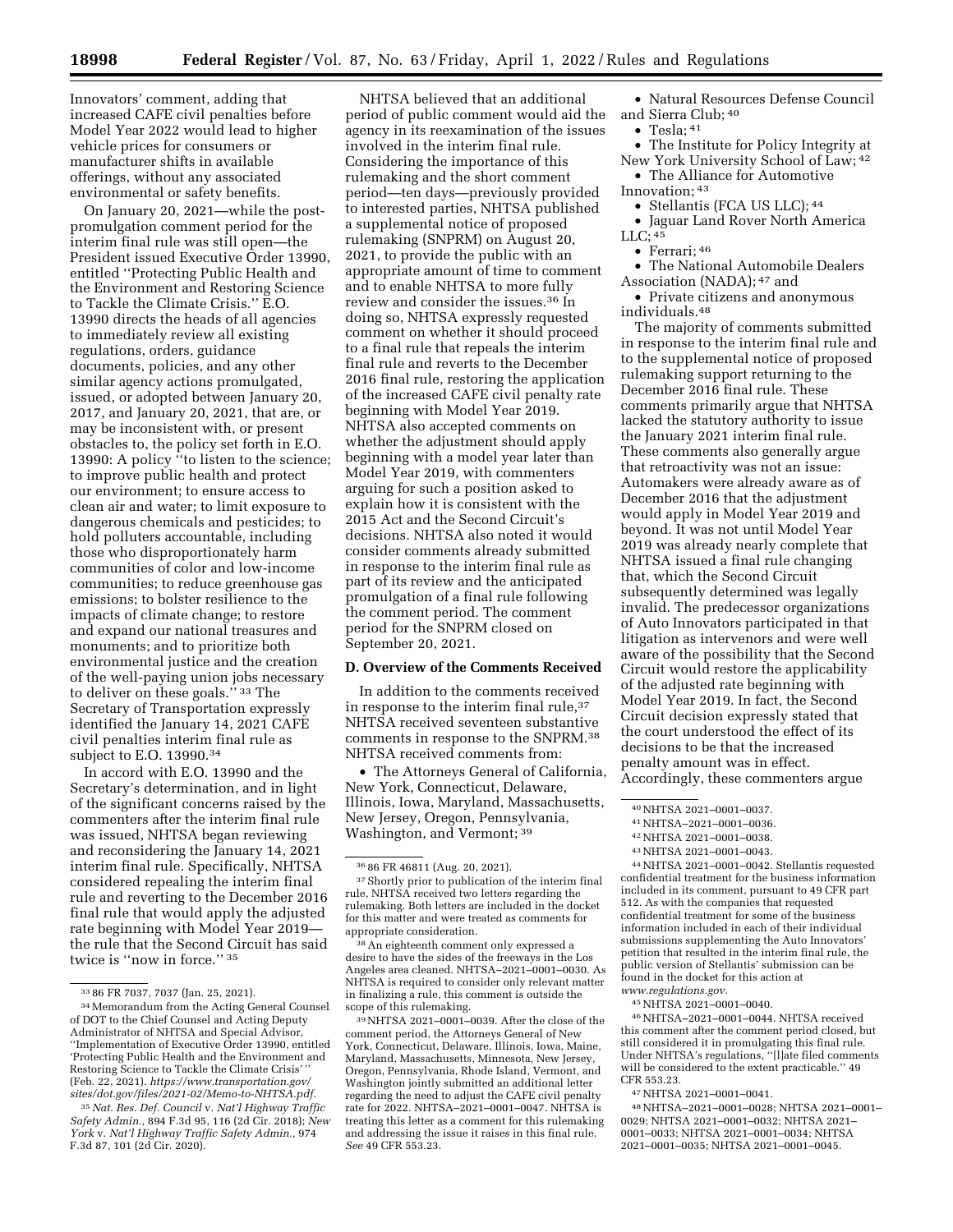that it would be appropriate for NHTSA to revisit the interim final rule's characterization of the application of the adjustment beginning with Model Year 2019 as ''retroactive.'' Moreover, these commenters raised concerns regarding the procedures that the agency used in issuing the interim final rule, which did not proceed through a more typical notice-and-comment process and which made the rule effective immediately upon publication. In addition, these commenters urged NHTSA to further review and consider the Second Circuit's prior decisions and, in light of the ongoing litigation, assess the legal risk of leaving the interim final rule in place, as the interim final rule was based on an assertion of discretion that is in conflict with the 2015 Act and the Second Circuit's decisions.

The comments in favor of retaining the interim final rule largely re-raised the reasoning of the December 2016 final rule, noting that the affected model years have already lapsed or largely lapsed, and design and production cycles for the affected model years were already locked in based on the unadjusted CAFE civil penalty rate. These comments also described the economic harm that applying the adjusted rate would have on the industry, which is already facing difficult economic conditions due to the effects of COVID–19, microchip shortages, and other supply chain issues.

## **E. Response to the Comments**

### *1. Agency Reconsideration*

As a threshold matter and as NHTSA has explained before, NHTSA, like all agencies, must continually consider a range of possible statutory interpretations and reassess their validity, including in response to changed circumstances or when questions arise regarding the legality of the prior action—particularly when a Federal court already has ruled twice on related issues. Not only is it an agency's responsibility to reevaluate its interpretations to ensure they are legally sound, an agency is allowed to change its interpretations, within reason, based on evolving notions about the appropriate balance of varying policy considerations. NHTSA is permitted to change its views based upon its experience and expertise, provided that the requirements of the Administrative Procedure Act (APA) and other governing statutes are met. To do so, an agency must show that it is aware it is

changing its position and must provide a reasoned explanation for the change.49

In the SNPRM, NHTSA expressly acknowledged that it was reconsidering the January 2021 interim final rule as a result of E.O. 13990, the Secretary's related determination, the significant concerns raised by commenters in the earlier rulemakings on this issue, further review and consideration of the Second Circuit's prior decisions, and in light of the pending litigation. NHTSA provided a reasoned explanation for its tentative decision in the SNPRM that it does not have discretion over when the required adjustment should begin to take effect, and after careful consideration of the relevant information, finalizes and elaborates on that decision here. In particular, NHTSA concludes that the interim final rule was procedurally flawed and did not appropriately carry out the clear command from the Second Circuit's decision that struck down the 2019 final rule.

As explained further below, NHTSA does not believe that ''its prior policy has engendered serious reliance interests that must be taken into account,'' which may require the agency to ''provide a more detailed justification than what would suffice for a new policy created on a blank slate.'' 50 Nonetheless, NHTSA has provided ''a more detailed justification'' in the following discussion. Moreover, the administrative and public process leading to this rule has been more thorough than the process leading to the interim final rule. NHTSA undertook extensive agency review, issued an SNPRM, gave the public an opportunity to comment in advance, and responded to those comments in detail here. By contrast, NHTSA promulgated the interim final rule without notice, with only a brief window for public comments, and without the opportunity to comment in advance.

### *2. Procedural Issues*

NHTSA promulgated the January 2021 interim final rule without providing notice and without providing the opportunity to comment in advance. NHTSA also made the interim final rule effective immediately and only provided ten days after publication for comments. The interim final rule did not explain why the post-promulgation comment period was so short, even though NHTSA could have provided more time for comments given that the rule was already in effect.

Upon review, NHTSA agrees with the commenters that argue that these procedural issues alone merit repeal of the interim final rule. The Second Circuit previously held that changing the effective date of the rule that was in force at the time would generally require notice-and-comment.51 For the January 2021 interim final rule, NHTSA concluded that good cause existed for immediate implementation of the rule without prior notice and comment on the grounds that it was impracticable to delay publication of the interim final rule for notice and comment, public comment was unnecessary, and the agency's action was in the public interest. However, as many of the affected manufacturers and their trade association have noted for other purposes, the affected model years were either completed or already underway at the time of the interim final rule. There was no pressing emergency that would have made it impracticable to provide notice and request comment in advance.

Public comment was also necessary. While the 2015 Act provides that the first adjustment shall be made through an interim final rulemaking without public comment, NHTSA's first adjustment was made in an interim final rule in July 2016 with a subsequent final rule issued in December 2016. The January 2021 interim final rule was issued years later—after multiple rounds of requests for comments in other notices on this same issue.

Moreover, NHTSA should have sought comment given the public interest. NHTSA was aware of the public interest in this issue, having received multiple rounds of comments from a variety of entities and having proceeded through two rounds of litigation. While the automotive industry argued in its petition that it has faced unprecedented economic challenges arising from the COVID–19 national emergency, NHTSA did not consider any countervailing evidence, discussed further below. Additionally, any economic harm—which would only be caused by manufacturers' failures to comply with the applicable CAFE standards—does not outweigh the public interest in commenting on the change in advance. Indeed, affording the public the opportunity to comment on the petition in advance would have given NHTSA additional insight into the impact of the COVID–19 national emergency on the industry.

Because NHTSA lacked good cause, the interim final rule also should not have gone into effect immediately upon

<sup>49</sup>*Encino Motorcars, LLC* v. *Navarro,* 579 U.S. 211, 221 (2016); *FCC* v. *Fox Television Stations,* 

*Inc.,* 556 U.S. 502, 515–16 (2009). 50 *FCC* v. *Fox Television Stations, Inc.,* 556 U.S. 502, 515 (2009).

<sup>51</sup>*Natural Res. Def. Council* v. *NHTSA,* 894 F.3d 95, 113 (2d Cir. 2018).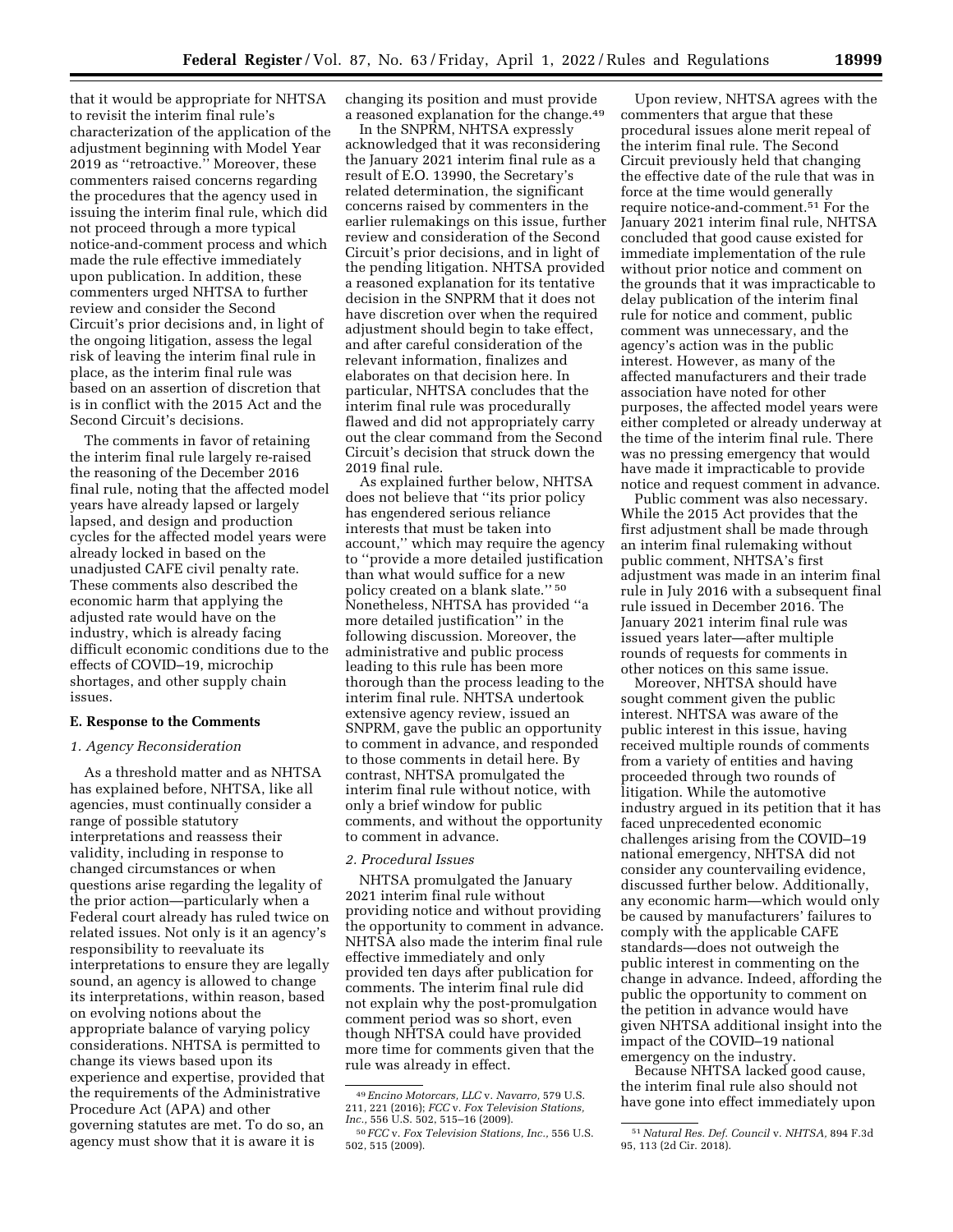publication in the **Federal Register**  under 5 U.S.C. 553(d)(3) and 5 U.S.C. 808(2).52

# *3. Statutory Authorization*

In the interim final rule, NHTSA described its authority to issue the rule as based on its specific statutory authority to administer the CAFE program and its general statutory authority to do so efficiently and in the public interest.53 NHTSA also explained that the procedure established in the Energy Policy and Conservation Act (EPCA) 54 to increase the CAFE civil penalty rate implies that NHTSA has the broader authority to oversee the administration and enforcement of the rate more generally.55 NHTSA also noted that for the CAFE civil penalty to be covered by the 2015 Act, NHTSA must have the authority to assess or enforce it, and thus oversee and administer it as appropriate.56

For the reasons explained by the Second Circuit and the comments, NHTSA did not have statutory authority to promulgate the interim final rule.<sup>57</sup> As the Second Circuit noted, ''an agency may only act within the authority granted to it by statute.'' 58 Neither the 2015 Act, which applied to all Federal agencies, nor EPCA authorized NHTSA to issue an interim final rule delaying the application of the previously-issued adjustment.59 To the contrary, the Second Circuit has concluded that the 2015 Act contains a ''highly circumscribed schedule for penalty increases'' that confers ''no discretion to the agencies regarding the timing of the adjustments."<sup>60</sup>

54 Public Law 94-163, 89 Stat. 871 (1975). EPCA created a comprehensive approach to federal energy policy, including establishing the CAFE program.<br><sup>55</sup> 86 FR 3016, 3020 (Jan. 14, 2021).<br><sup>56</sup> 86 FR 3016, 3020 (Jan. 14, 2021).<br><sup>57</sup> To the extent that the interpretation of

NHTSA's statutory authority in the interim final rule was reasonable, NHTSA nonetheless concludes that a different interpretation is appropriate now,

for the reasons described throughout this rule. 58*NRDC,* 894 F.3d at 108. Agencies do possess some inherent powers, but issuing an interim final rule to delay the application of a previously-issued

<sup>59</sup> See id. at 112 (noting that EPCA provides no authority ''to delay the penalty as part of'' NHTSA's ''responsibility for administering the fuel economy

portions of that statute''). 60*New York* v. *NHTSA,* 974 F.3d 87, 100 (2d Cir. 2020); *Natural Res. Def. Council* v. *NHTSA,* 894 F.3d 95, 109, 113 n.12 (2d Cir. 2018).

Further, as the Second Circuit made clear, the procedure in EPCA that allows NHTSA to increase the CAFE civil penalty rate does not conflict with the agency's duty to comply with the 2015 Act,61 which includes the timing of when the adjustment will apply. To the contrary, the limited nature of the specific statutory procedure in EPCA for increasing the CAFE penalty rate (apart from the 2015 Act) suggests that Congress was restricting the scope of NHTSA's power, authorizing it to increase the CAFE civil penalty rate only under certain circumstances. Note that, as NHTSA has previously explained, EPCA acts as a ''one-way ratchet'' with no means for lowering the CAFE civil penalty rate 62 or conferring NHTSA any discretion over when penalties ought to be assessed. The 2015 Act and its procedures for adjustments are consistent with EPCA.

To the extent that the 2015 Act affords NHTSA any discretion to act, NHTSA concludes that its discretion would be limited. For example, the 2015 Act provides express procedures and deadlines for agencies to apply the adjustments. It also provides narrow exceptions for the amount of the adjustment and only for the initial ''catch-up'' adjustment. The purposes of the 2015 Act, as Congress stated in the Act itself, include ''allow[ing] for regular adjustment for inflation of civil monetary penalties'' and ''maintain[ing] the deterrent effect of civil monetary penalties and promote compliance with the law.'' 63 NHTSA notes that the CAFE civil penalty rate was established as \$5 in 1975 and held constant at \$5.50 since 1997 and that making the required adjustment aligns with the legislative purpose of catching up the rate for the lack of adjustments. Accordingly, NHTSA would decline to delay the adjustment further, even if it had the discretion to do so.

#### *4. Retroactivity*

In the January 2021 interim final rule being repealed by this action, NHTSA accepted the industry petition's argument that applying the increased civil penalty rate to completed or largely completed model years would raise serious retroactivity concerns.<sup>64</sup> NHTSA acknowledged that retroactivity generally is not favored in the law and concluded that imposing a higher civil penalty rate for model years already completed or nearly so would not have incentivized improvements to fuel

economy, given the industry timelines for the design, development, and production of new vehicles.65

While retroactivity generally is not favored in the law, there is no rule that Congress cannot legislate retroactively. The 2015 Act expressly recognizes that it may have a partially retroactive effect; that is part of the statute's design and Congress's intent. The statute provides that ''[a]ny increase under this Act in a civil monetary penalty shall apply only to civil monetary penalties, *including those whose associated violation predated such increase,* which are assessed after the date the increase takes effect<sup>"66</sup>

Nonetheless, NHTSA now concludes that the effect of the adjustment here applying beginning in Model Year 2019 is not retroactive. As NHTSA mentioned in the SNPRM, automakers were aware, as of December 2016, that the adjustment would apply beginning with Model Year 2019. The Second Circuit confirmed that an immediate adjustment was compelled by the 2015 Act, which long preceded Model Year 2019.67 Indeed, the Auto Innovators acknowledge that ''manufacturers knew there was a possibility that the \$14 civil penalty rate might be applied to MYs 2019 to 2021 vehicles.'' 68 It was not until Model Year 2019 was already nearly complete that the agency issued a final rule changing that—a rule that the Second Circuit subsequently determined was legally invalid. Auto Innovators (through its predecessor entities) participated in that litigation as an intervenor and was well aware of the possibility that the Second Circuit would—and indeed, did—restore the applicability of the adjustment beginning with Model Year 2019. Accordingly, NHTSA has reconsidered and rejected its previous characterization of the application of the adjustment beginning with Model Year 2019 as "retroactive.

Any violation of the CAFE standards for Model Years 2019 through 2021 occurred or will occur well after NHTSA confirmed in December 2016 that it would apply penalties beginning with Model Year 2019—in response to a petition from industry to delay the effective application of the penalty increase precisely *to* Model Year 2019. Indeed, industry had reason to believe from the enactment of the 2015 Act and NHTSA's July 2016 adjustments that the adjustments could have applied

67*Natural Res. Def. Council* v. *NHTSA,* 894 F.3d

<sup>52</sup>The interim final rule also stated that a delayed effective date was not required because, under 5 U.S.C 553(d)(2), it ''relieve[d] a restriction'' by allowing additional time before the higher penalty rate would have begun to apply. Regardless of whether NHTSA continues to believe that delaying the application of a higher penalty rate counts as relieving a restriction, the lack of good issue and other procedural issues would still merit repeal of the interim final rule.<br><sup>53</sup> 86 FR 3016, 3019–20 (Jan. 14, 2021).

<sup>61</sup>*See New York,* 974 F.3d at 99–100.

<sup>62</sup> 84 FR 36007, 36021 (July 26, 2019). 63 28 U.S.C. 2461 note, sec. 2(b)(1)–(2).

<sup>64</sup> 86 FR 3016, 3020–21 (Jan. 14, 2021).

<sup>65</sup> 86 FR 3016, 3020–21 (Jan. 14, 2021).

<sup>66</sup> 28 U.S.C. 2461 note, sec. 6 (emphasis added).

<sup>95, 109 (2</sup>d Cir. 2018).

<sup>68</sup>Auto Innovators Comment, at 6.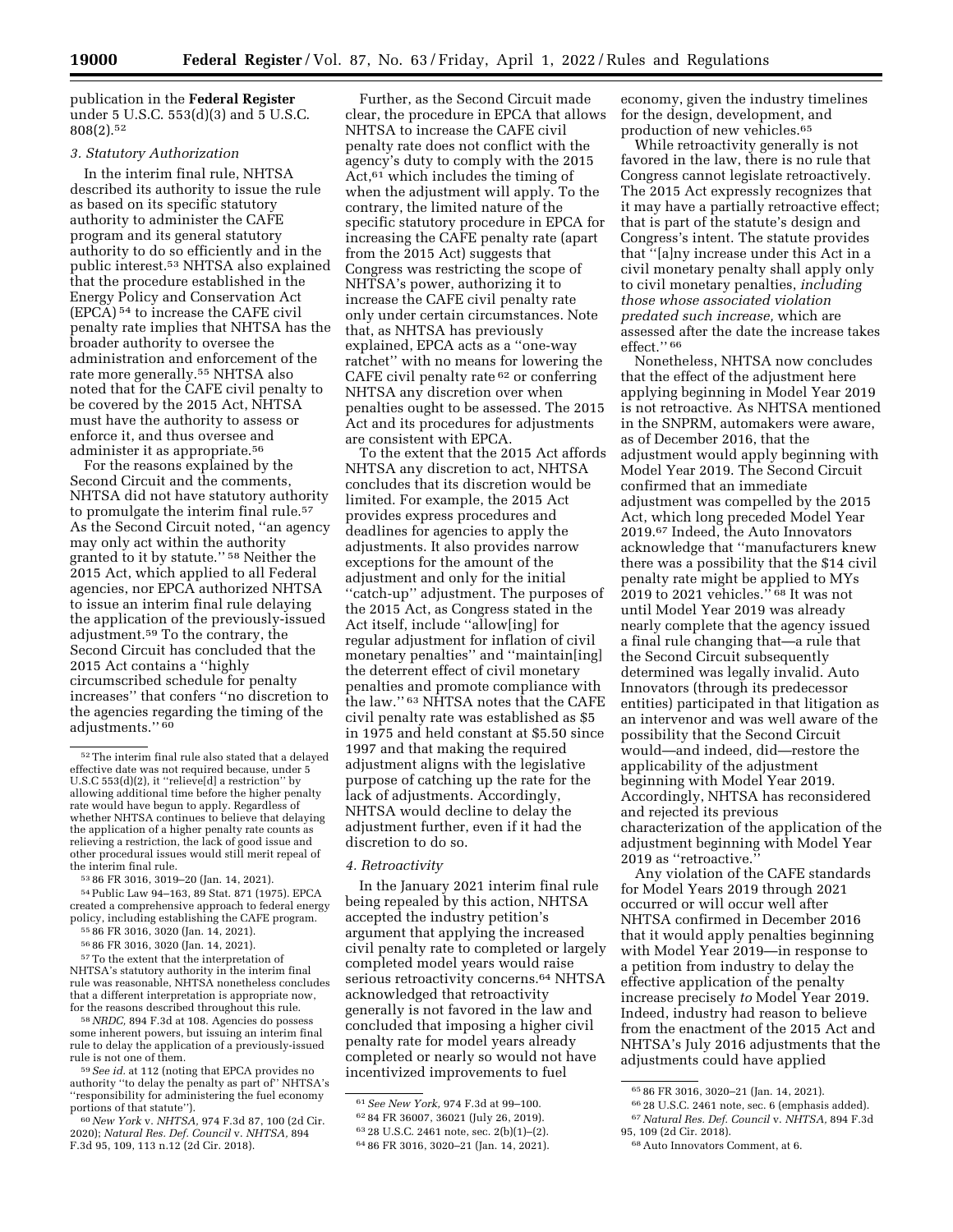structure of the governing statute, as the

immediately, or in any event, well before Model Year 2019. To the extent that manufacturers did not have notice by the 2015 Act itself, they unquestionably had notice by NHTSA's 2016 rules. The industry previously argued that vehicle designs are often fixed years in advance. Thus, by the time NHTSA promulgated its July 2019 final rule (that was promptly challenged in litigation and was subsequently vacated by the Second Circuit), automakers' designs for Model Years 2019 through 2021 were likely largely set already. At that time, NHTSA's regulations stated that the CAFE civil penalty adjustment to \$14 (plus any other adjustments that needed to be made) would go into effect beginning with Model Year 2019. There was no guarantee at that time that NHTSA would have issued a rule reversing course and blocking the adjustment, and any attempt to do so would have been legally vulnerable. Any automakers that made their plans for Model Years 2019 through 2021 thinking that penalties would not increase did so at their own risk and in defiance of the Second Circuit's decisions.

The Second Circuit ruled that NHTSA's previous actions to delay or avoid the adjustment were unlawful, ultimately determining—twice—that the adjustment was ''now in force.'' 69 And the Auto Innovators concede that the Court's determinations that the adjustment is ''now in force'' is currently ''having effects on manufacturers' decisions with regard to future model-year fuel economy decisions,'' even though the interim final rule remained on the books until the effective date of this final rule.70 That some manufacturers may have chosen to base their compliance decisions and production plans on the chance that NHTSA may take additional action to attempt to delay or avoid the adjustment despite legal vulnerability is a risk they took on their own, aware of the circumstances. The Auto Innovators' argument is expressly based on *assumptions* manufacturers made about how the Administration was ''likely'' to act.<sup>71</sup> These manufacturers-

later than MY 2019 for the application of the \$14 civil penalty rate and was *not precluded* by either

particularly those, as noted by the Auto Innovators, that participated in the court proceedings through their trade associations—were aware (or at least should have been aware) of the possibility that their predictions regarding NHTSA's actions would ultimately prove incorrect.72 That possibility is not enough to create retroactivity concerns.

The Auto Innovators did argue that the statutory purposes of an adjustment are ''primarily deterrent,'' as stated in the 2015 Act and acknowledged by the Second Circuit.73 However, the first purpose listed in the statute—and also recognized by the Second Circuit as ''a primary purpose'' of the statute 74—is to 'allow for regular adjustment for inflation of civil monetary penalties.'' 75 Making the initial ''catch-up'' adjustment will allow NHTSA to conduct the required subsequent annual adjustments in line with the agency's other civil penalties that have already been adjusted on a regular basis. Furthermore, establishing the increased rate may have a deterrent effect in future model years as the rate continues to increase. And, indeed, the fact that automakers knew that an adjustment under the statute was likely at the time of the statute's passage, as well as upon the adoption of the 2016 rule—as the Auto Innovators acknowledged—very likely served as a deterrent for those manufacturers who opted to meet fuel economy standards rather than pay penalties.

Moreover, the Auto Innovators note elsewhere that imposing an appropriately adjusted rate to vehicles in Model Years 2019 to 2021 could still have future environmental impacts.76 In any event, these purpose-based policy concerns, even if correct, are insufficient to override the language and

73*See* 28 U.S.C. 2461 note, sec. 2(b)(2); *see also id.,* sec. 2(a)(2); *NRDC,* 894 F.3d at 109.

75 28 U.S.C. 2461 note, sec. 2(b)(1).

76Auto Innovators Comment, at 10. The Auto Innovators argue that ''the imposition of the \$14 civil penalty rate to MYs 2019 to 2021 vehicles actually could have deleterious environmental impacts: Penalties that lead to increases in the prices of newer vehicles could discourage consumers from purchasing more efficient, cleaner vehicles.'' *Id.* While NHTSA agrees that applying the adjusted rate to Model Year 2019 to Model Year 2021 vehicles could have environmental effects, NHTSA believes it is likely that manufacturers have already priced in the potential of having to pay increased penalties—if not during the earlier rounds of litigation and rulemaking, then very likely when the SNPRM was made public.

The Auto Innovators also noted that ''in the December 2016 Final Rule, NHTSA recognized the need for lead time (and in fact used the 18-month CAFE statutory lead time as a proxy) when initially delaying applicability of the \$14 civil penalty rate to MY 2019.'' 77 NHTSA does acknowledge the importance of lead time for manufacturers, but concludes here that manufacturers did receive appropriate lead time for Model Years 2019 through 2021 when the timing of the adjustment was established in December 2016 established at that time in response to a request from industry for delay. Under the interim final rule, the mandatory adjustment would not be applied until Model Year 2022, *i.e.,* to vehicles sold *more than five years* after the statutory deadline for agencies to make their initial adjustments.

Second Circuit has plainly interpreted

it.

NHTSA also notes that it does not need to give 18 months' lead time before this adjustment becomes effective. The statutory lead time provision in EPCA for increasing the CAFE civil penalty rate expressly refers to the specific process described in that paragraph for increasing the penalty rate, not to adjustments required to be made pursuant to a separate statute.78 The 2015 Act established the timing NHTSA and all other federal agencies were required to follow for the initial catchup adjustment and the process for doing so through an interim final rulemaking without notice-and-comment.

NHTSA will make the mandatory adjustments to the CAFE civil penalty rate going forward, as required by law for all civil monetary penalties.

### *5. Reliance Interests*

For similar reasons, to the extent that industry relied on the CAFE civil penalty rate not being adjusted as required by the statute, any such reliance was unreasonable and was at those manufacturers' own risk—prior to the promulgation of the January 2021 interim final rule or after.

In the January 2021 interim final rule, NHTSA concluded that the industry's reliance on the \$5.50 rate was reasonable, as NHTSA reconsidered application of the 2015 Act by proposing in 2018 that the 2015 Act did not apply and finalizing the proposal in

<sup>69</sup>*New York,* 974 F.3d at 101; *NRDC,* 894 F.3d at 116.

<sup>70</sup>Auto Innovators Comment, at 7.

<sup>71</sup>Auto Innovators Comment, at 7 (''[Manufacturers] had every reason to *assume* that, if the rule under review in the New York case were vacated, NHTSA would have the authority to undertake the same non-retroactivity analysis that the Obama Administration Department of Transportation undertook in the December 2016 Final Rule. They also had every reason to *assume*  that NHTSA was *likely* to opt for a first model year

Second Circuit decision from doing so.'' (emphasis added)).

<sup>72</sup>At least one manufacturer had been budgeting for the possibility of paying civil penalties with the adjustment in effect before the July 2019 final rule was enacted. *See* IPI Comment, at 7.

<sup>74</sup>*NRDC,* 894 F.3d at 109.

<sup>77</sup>Auto Innovators Comment, at 7.

<sup>78</sup> ''A higher amount prescribed under subparagraph (A) of this paragraph is effective for the model year beginning at least 18 months after the regulation stating the higher amount becomes final.'' 49 U.S.C. 32912(c)(1)(D).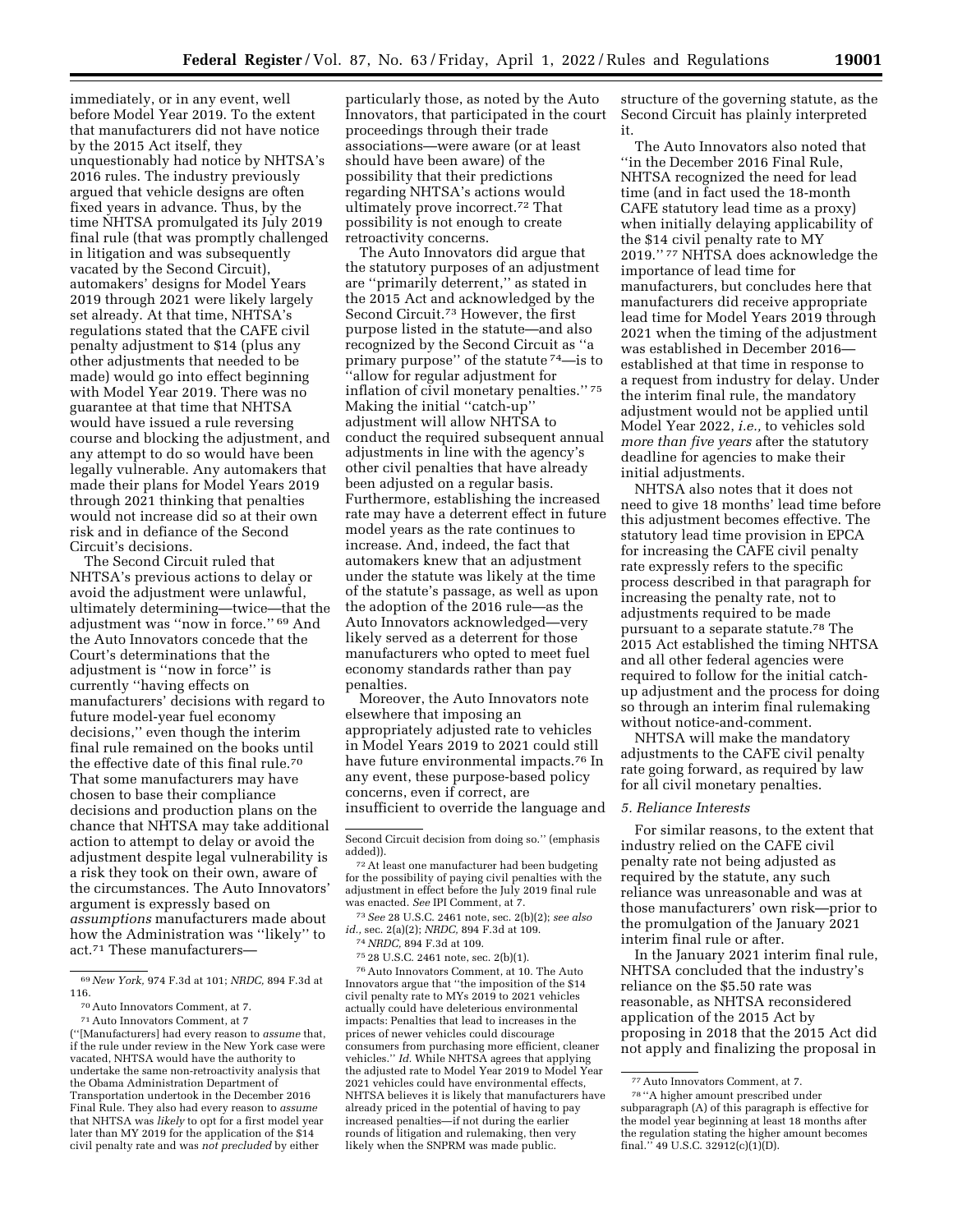2019.79 However, manufacturers knew (or should have known) that the CAFE civil penalty rate was going to be adjusted when the 2015 Act was enacted, when NHTSA issued its initial catch-up adjustments in July 2016, and when NHTSA issued its response to industry's petition in December 2016 establishing the timing of the adjustment (and accommodating the industry's request for additional lead time in doing so). Indeed, the industry petition in 2016 acknowledged and did not challenge that the 2015 Act applied to the CAFE civil penalty rate.<sup>80</sup> While there was subsequent rulemaking on the issue, industry participants were also aware that there was litigation over the subsequent rules—indeed, they participated actively in the litigation and they relied on those subsequent rules at their own risk. Once the Second Circuit vacated each of the rules, the industry had no basis for relying on either of those agency actions.<sup>81</sup> By industry's own argument, to the extent that manufacturers relied on the July 2019 final rule, much less the January 2021 interim final rule, the planning for Model Years 2019 to 2021 was already or largely complete. This was not a longstanding policy in effect for years before. Moreover, the interim final rule, by definition, was an interim rule that remained subject to change following public comment. It was also quickly subject to legal challenge and agency reconsideration. In particular, the President issued Executive Order 13990, directing review of the interim final rule and other regulations, just one week after the interim final rule was published in the **Federal Register** and while the post-promulgation comment period was still open. Given this short window, there was minimal time for manufacturers to reasonably rely on the interim final rule remaining in effect.

Furthermore, there are countervailing reliance interests to consider here. It is very likely that some manufacturers relied on the 2015 statute, the July 2015

81*See* States Attorneys General Comment, at 5 (citing *Envtl. Def.* v. *Leavitt,* 329 F. Supp. 2d 55, 64 (D.C. Cir. 2004) (''[T]he vacatur restores the status quo before the invalid rule took effect and the agency must initiate another rulemaking proceeding if it would seek to confront the problem anew. (internal citations and quotations omitted))); *Nat'l Fuel Gas Supply Corp.* v. *Fed. Energy Regulatory Comm'n,* 59 F.3d 1281, 1288 (D.C. Cir. 1995); *see also United States* v. *Sec. Indus. Bank,* 459 U.S. 70, 79 (1982) (''The principle that statutes operate only prospectively, while judicial decisions operate retrospectively, is familiar to every law student.'')).

initial catch-up adjustment, and the December 2016 final rule in planning for an adjustment to be in effect for Model Year 2019 and continued to do so given the uncertainty of the legal challenges to NHTSA's subsequent actions regarding the CAFE civil penalty rate.82 And manufacturers had a strong financial incentive to do so, given that the value of credits for over-complying with the standards would be expected to increase dramatically with the initial adjustment to the CAFE civil penalty rate.83 Delaying the application of the adjustment would almost certainly diminish the value of those credits.

As noted in the comments, 84 industry could have asked the Second Circuit to invoke its equitable discretion and to remand to NHTSA without vacatur, but they did not do so in either case that has already been decided (nor in the pending case challenging the January 2021 interim final rule). The Court also did not do so on its own, instead confirming twice its conclusion that the December 2016 rule was ''now in force."<sup>85</sup>

## *6. Economic Impact of the COVID–19 Pandemic and Other Factors*

In the January 2021 interim final rule, NHTSA concluded that, based on the available information, applying the adjustment to the CAFE civil penalty rate beginning in Model Year 2019 might inhibit economic recovery from the effects of the pandemic, while applying the adjustment beginning in Model Year 2022 was an appropriate action to take for the purpose of promoting job creation and economic growth, citing Executive Order 13924, ''Regulatory Relief To Support Economic Recovery.'' 86

Executive Order 13924 has since been revoked.87 Moreover, because NHTSA now concludes that it did not have the authority to issue the interim final rule and lacks discretion regarding when to apply the adjustment, there is no opportunity for NHTSA to consider the

84State Attorneys General Comment, at 5 (citing *NRDC* v. *EPA,* 808 F.3d 556, 584 (2d Cir. 2015) (when equity demands, remand without vacatur allows agencies to correct legal deficiencies while leaving challenged, unlawful regulations in place); *see also Sugar Cane Growers Coop. of Fla.* v. *Veneman,* 289 F.3d 89, 97–98 (D.C. Cir. 2002) (invoking equitable discretion to remand without vacatur because there was ''no apparent way to restore the status quo ante''); *Allied-Signal, Inc.* v. *U.S. Nuclear Regulatory Comm'n,* 988 F.2d 146, 150–51 (D.C. Cir. 1993)).

85*See NRDC,* 894 F.3d at 116; *New York,* 974 F.3d at 101.

86 86 FR 3016, 3022 (Jan. 14, 2021).

87 86 FR 11855, 11855 (Mar. 1, 2021).

economic impact of the COVID–19 pandemic or other economic impacts such as those caused by supply chain shortages and microchip shortages in determining when to apply the adjustment.88 It is true that the 2015 Act did allow an agency to make the first adjustment of the amount of a civil monetary penalty by less than the otherwise required amount if increasing the civil monetary penalty by the otherwise required amount would have a negative economic impact, or if the social costs of increasing the civil monetary penalty by the otherwise required amount outweighed the benefits.89 However, NHTSA's attempt to apply this exception through the ''negative economic impact'' prong was vacated by the Second Circuit as too late, and the statute provides that the exception could only be applied to the initial ''catch-up'' adjustment. Accordingly, there is no need for NHTSA to evaluate the economic evidence now to determine when it should apply the required adjustment; as the Second Circuit held, NHTSA has no such discretion.

Regardless, the economic record on this question is mixed. For example, despite the industry having lower sales in the middle of 2020, sales bounced back in 2021. Indeed, NADA reported ''incredibly high sales in April 2021,

. . . the fourth highest monthly total since the year 2000," <sup>90</sup> Demand also remained ''strong,'' despite ''newvehicle average transaction prices reach[ing] record highs at the end of second quarter." <sup>91</sup> Additional information reported by the manufacturers themselves also shows evidence of economic success, despite the challenges presented by the COVID– 19 pandemic, microchip shortages, and other supply chain issues.92

NHTSA also notes that the CAFE civil penalty formula incorporates the number of vehicles manufactured, so if production is reduced because of lower sales, supply chain issues, or microchip shortages, then the CAFE civil penalty

89 28 U.S.C. 2461 note, 4(c). Note also that this exception only related to the amount of the adjustment, not the timing of it.

90NADA Blog, *NADA Issues 2021 Second Quarter Auto Sales Analysis* (July 8, 2021), *[https://](https://blog.nada.org/2021/07/08/nada-issues-2021-second-quarter-auto-sales-analysis/) [blog.nada.org/2021/07/08/nada-issues-2021](https://blog.nada.org/2021/07/08/nada-issues-2021-second-quarter-auto-sales-analysis/) [second-quarter-auto-sales-analysis/.](https://blog.nada.org/2021/07/08/nada-issues-2021-second-quarter-auto-sales-analysis/)* 

91 *Id.* 

<sup>79</sup> 86 FR 3016, 3021 (Jan. 14, 2021).

<sup>80</sup>*NRDC,* 894 F.3d at 102 (''[I]ndustry petitioners conceded that 'NHTSA was obligated to take some action in response to the Improvements Act' and 'NHTSA [was] not empowered to exempt the CAFE program from this directive.' '').

<sup>82</sup>*See, e.g.,* Tesla Comment on IFR, NHTSA– 2021–0001–0012, at 9.

<sup>83</sup>*See, e.g.,* Tesla Comment at 9–10.

<sup>88</sup>EPCA does, of course, allow the agency to consider general economic impacts in determining whether to further increase the CAFE civil penalty rate under U.S.C. 32912(c)(1), as well as the specific economic conditions of a particular manufacturer in determining whether to compromise or remit a penalty under 49 U.S.C. 32913. However, neither provision is relevant here.

<sup>92</sup>*See, e.g.,* Tesla Comment, at 7–9.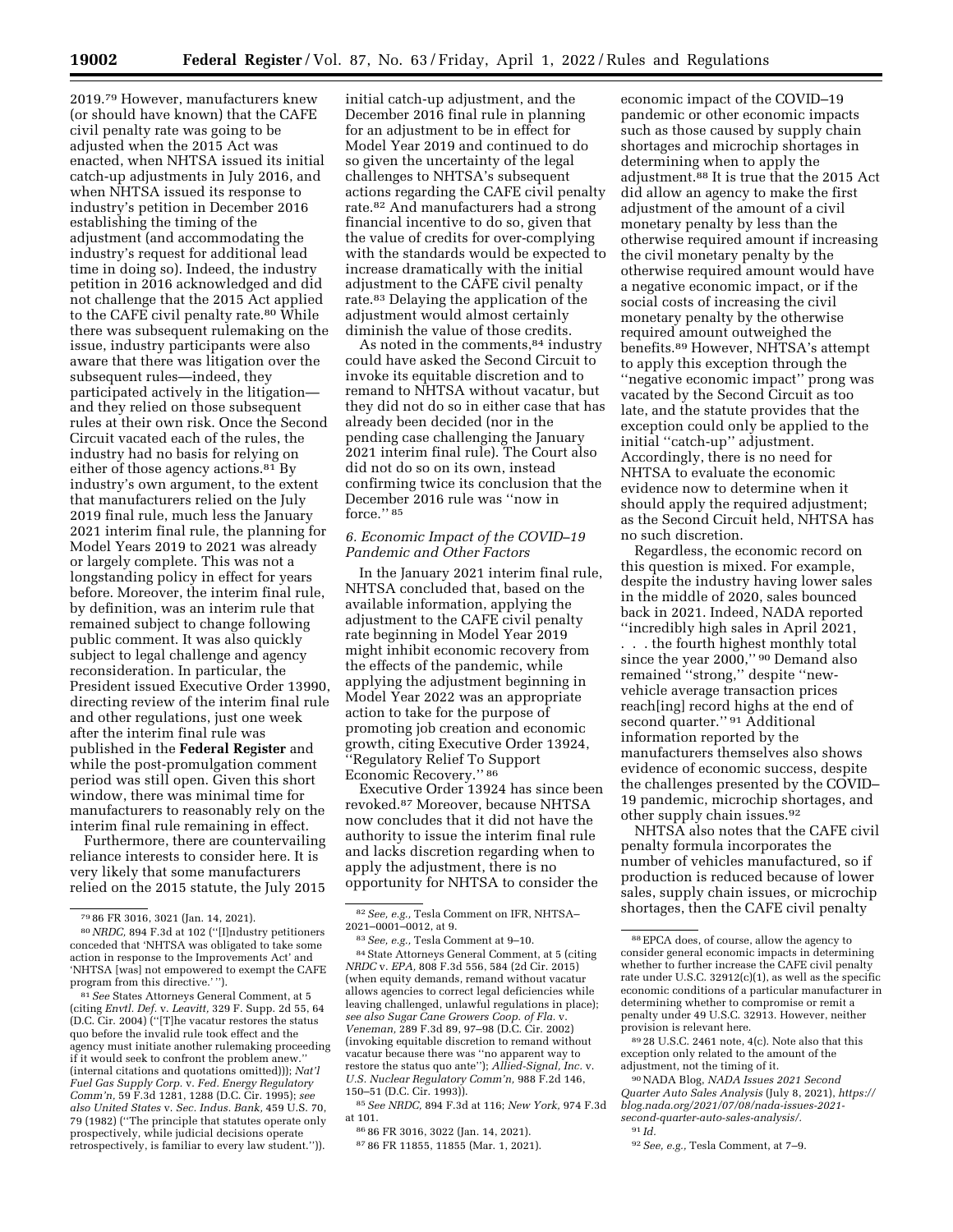liability will also be reduced (before accounting for credits).

Two additional points bear noting. On the ''front end,'' much of the relevant conduct (*i.e.,* designing and manufacturing) occurred before the COVID–19 pandemic commenced. The earliest cases that were later classified as COVID–19 were first identified in December 2019.93 By that time, Model Year 2019 was complete for almost the entire industry, and under the industry's own view, the planning for Model Year 2020 had long since been completed by then with planning for Model Year 2021 well underway in the very least. Further, it was not until mid-March 2020 when the World Health Organization (WHO) declared COVID– 19 a pandemic and the President declared a national emergency in the United States—approximately halfway through Model Year 2020 and only six months before the beginning of Model Year 2021 for most manufacturers.

On the ''back end,'' NHTSA has not yet assessed CAFE civil penalties for Model Year 2019 and beyond. It is possible that the economic state of the industry will be stronger, perhaps even above average, when those penalties are assessed. And the industry may have accrued or planned to accrue more credits by then to offset any additional penalty liability.

### *7. Usage of Credits*

As noted in the SNPRM, some commenters on this issue have argued that delaying the application of the increased rate would negatively affect future compliance because manufacturers may be incentivized to hold credits for model years when the higher rate will apply. Similar to the economic evidence discussed above, NHTSA lacks discretion to consider manufacturers' planned uses of credits in determining when to apply the required adjustment. The governmentwide 2015 Act applies regardless of how manufacturers plan to apply credits to any shortfalls.

Even if NHTSA could consider the use of credits in determining the appropriate timing of the adjustment, the Auto Innovators acknowledge that while manufacturers would likely use their earliest earned credits to offset their shortfalls before those credits expire, there could still be some credits that manufacturers would need to decide whether to use immediately or carry forward to future model years.94

While the magnitude of the effects of these decisions may be small in the immediately affected model years, the magnitude of the effects could be compounded in future model years in a cascade as additional credits continue to be time-shifted.

### *8. Additional Adjustments Required by*   $Law$

Under the SNPRM, which NHTSA is now finalizing, the civil penalty rate for violations of CAFE standards for model years beginning with MY 2019 was \$14, plus any adjustments that occurred or may occur.95 \$14 was the initial ''catchup'' adjustment made by NHTSA on July 5, 2016, following the procedure and the formula in the 2015 Act. NHTSA is now addressing the adjustments that occurred since that time. Applying the annual adjustment procedures in the 2015 Act (including the requirement to round to the nearest \$1) does not result in an increase in the \$14 rate for the annual adjustments in 2017 through 2021,96 but does result in an increase to \$15 for 2022. Therefore, NHTSA is codifying the civil penalty rate of \$15, along with clarifying regulatory text explaining that the civil penalty rate is \$14 for MY 2019 through MY 2021 (and \$5.50 for MYs before 2019).

EPCA provides a separate statutory authority for NHTSA to increase the CAFE civil penalty rate based on the impacts on energy conservation and the economy.97 Any increase pursuant to that authority was initially capped by the statute at \$10, based on the original \$5 civil penalty rate. In the 2016 interim final rule, NHTSA noted that the 2015 Act, which required an initial adjustment of the CAFE civil penalty rate to \$14, also required a corresponding adjustment on the cap under NHTSA's EPCA authority to \$25 (from \$10). NHTSA explained this in the preamble of the 2016 interim final rule, but this adjustment was inadvertently never codified in NHTSA's regulations.98 NHTSA is now codifying that adjustment and the necessary adjustments for the intervening years. Applying the

multipliers for the subsequent years, the adjusted amount would have remained \$25 for 2017, increased to \$26 for 2018, increased to \$27 for 2019, remained \$27 for 2020 and 2021, before being increased to \$29 for 2022. Therefore, NHTSA is codifying the cap at \$29, and NHTSA will make subsequent annual adjustments as required.

Pursuant to the 2015 Act, NHTSA did not undertake notice or comment to enact these adjustments. The 2015 Act provides clear direction for how to adjust the civil penalties, and states at Section 4(b)(2) that these adjustments shall be made ''notwithstanding section 553 of title 5, United States Code.'' NHTSA will continue to make the mandatory adjustments to the CAFE civil penalty rate and the statutory cap going forward, as required by law for all civil monetary penalties.

## **F. Rulemaking Analyses and Notices**

*1. Executive Order 12866, Executive Order 13563, and DOT Regulatory Policies and Procedures* 

NHTSA has considered the impact of this rulemaking action under Executive Order 12866, Executive Order 13563, and the Department of Transportation's regulatory policies and procedures. OMB has designated this rule as a ''significant regulatory action'' under section 3(f) of Executive Order 12866. The Office of Information and Regulatory Affairs (OIRA) has determined that this rulemaking is ''economically significant'' and a ''major rule'' as NHTSA believes that the difference in the amount of penalties received by the government as a result of this rule are likely to exceed \$100 million in at least one of the years affected by this rulemaking and that there may be additional economic effects as discussed below.

As explained in the SNPRM, the adjusted civil penalty rate will likely induce some degree of greater compliance with fuel economy standards as a general matter. Manufacturers that are paying civil penalties for CAFE violations have likely calculated that it is less costly or otherwise preferable to pay the penalties than to meet the statutory and regulatory requirements. An increased penalty rate, as required by the statute, changes this calculation, as it likely raises either the costs of credits a noncompliant manufacturer may choose to purchase, the total penalty amount a manufacturer will pay, or both.

In this final rule, NHTSA is repealing the interim final rule, which delayed the adjusted penalty rate by three model years, two of which are already

<sup>93</sup> ''CDC Museum COVID–19 Timeline,'' *[https://](https://www.cdc.gov/museum/timeline/covid19.html) [www.cdc.gov/museum/timeline/covid19.html.](https://www.cdc.gov/museum/timeline/covid19.html)*  94Auto Innovators Comment, at 12 (''[O]lder

credits will be used to mostly, if not completely,

cancel any shortfalls. For this reason, delaying the application of a \$14 civil penalty rate to MY 2022 is highly unlikely to affect manufacturers' compliance strategies by allowing them to delay the use of 2017 or later credits to MY 2022.'').

<sup>95</sup>The January 2021 interim final rule also used this language, requiring that the civil penalty rate be \$14, plus any adjustments that occurred or may occur. 86 FR 3016, 3026 (Jan. 14, 2021).

<sup>96</sup>The adjusted amount would have rounded down to remain \$14 for each required annual adjustment for 2017 through 2021. 97 49 U.S.C. 32912(c).

<sup>98</sup> 81 FR 43524, 43526 (July 5, 2016).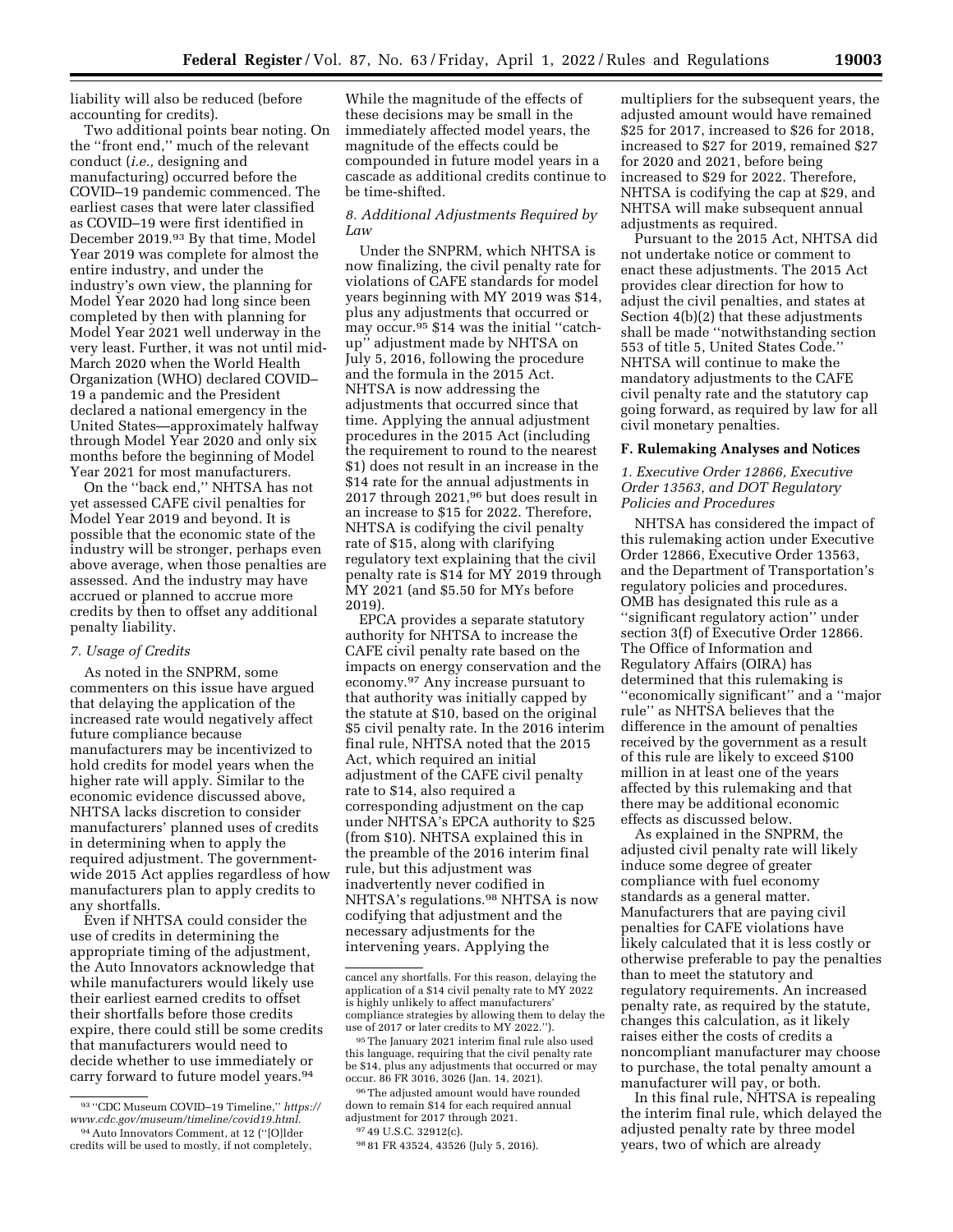complete and the last one which is largely complete. This final rule also codifies the adjusted penalty rate for 2022. An analysis here would be limited to estimating over this short time horizon: (1) Which manufacturers did not produce compliant fleets for Model Years 2019 and 2020 and are likely to not produce compliant fleets for Model Years 2021 and 2022; (2) what the shortfalls will be for those noncompliant manufacturers; and (3) the extent to which those manufacturers will choose to use credits (either their own or those purchased from overcompliant manufacturers) or pay penalties to address these shortfalls. Pointedly, such an analysis would not have sufficient information to account for whether, and if so, how manufacturers will adjust the composition of the fleet for these model years in response to the penalty change.

Any analysis would estimate what the compliance shortfalls will be and whether manufacturers will pay penalties or use credits. These estimates could be used to estimate the effects on individual manufacturers in the form of higher penalty payments, higher payments to other manufacturers for credits, or higher receipts for overcomplying manufacturers for credits sold to other manufacturers. However, NHTSA has only limited ability to estimate what strategies manufacturers will take either to use credits or pay penalties to deal with any noncompliance. That is a decision that each manufacturer must take based on their unique circumstances, and historically, NHTSA is not privy to the financial terms of any trades manufacturers make with each other. In the past, the vast majority of manufacturers pay no penalties, as only five manufacturers have paid civil penalties since Model Year 2011.99 And only one of those manufacturers faced particularly heavy penalties—even before the \$14 rate would have gone into effect—for failing to comply with the minimum domestic passenger car standard, which cannot be made up through the application of transferred or traded credits.100

Despite this uncertainty, NHTSA continues to be confident that, based on the experience of recent model years, this rule will lead to at least \$100 million difference in the amount of penalties in at least one model year. As explained in the SNPRM, NHTSA projects that the difference in the

nationwide fleetwide net shortfall would result in at least \$100 million more civil penalties being assessed at the \$14 rate than the \$5.50 for Model Year 2019.<sup>101</sup> Specifically, based on mid-model year fuel economy performance data and assuming a similar magnitude of production from Model Year 2018 for Model Year 2019, the projected shortfall of 1.3 miles per gallon across the U.S. fleet in Model year 2019 would result in a nationwide fleet-wide net shortfall of approximately \$115.4 million at the \$5.50 rate or an approximately \$293.9 million shortfall at the \$14 rate—an approximately \$178.5 million difference.

As previously noted, it is expected that much of this increase would likely fall on a single automobile manufacturer and likely is due to a failure to comply with the minimum domestic passenger car standard (which, by law, cannot be made up for through transferred or traded credits).

In addition, NHTSA reiterates that commenters on this issue have raised valid questions about further economic effects, namely that longer-term impacts may vary as a result of manufacturer multi-year planning, the transfer of credits across model years and between manufacturers, and the changing value of credits over time. According to these commenters, if such variation were to occur, applying the \$14 penalty rate beginning in Model Year 2019 may result in manufacturers applying credit balances to Model Year 2019 through 2021 vehicles and being incentivized to make fuel economy improvements in their fleet beyond that timeframe. And for manufacturers that do not currently have credits or cannot transfer or trade for them to make up a shortfall of the minimum domestic passenger car standard, applying the adjusted penalty rate beginning in Model Year 2019 places an even greater incentive on future compliance and fuel economy improvements to avoid additional higher penalties going forward, on top of the added benefits of energy conservation and improved environmental and public health benefits.

In any event, based on further consideration of the 2015 Act and the Second Circuit's decisions on this issue, NHTSA believes that that it does not have discretion over when the adjustment should begin to take effect. Further, the 2015 Act provided NHTSA no discretion over what the adjusted rate should be, as that is merely a function of the formula established by Congress and calculated by OMB, and

mandated streamlined processes for making both the initial adjustment and any subsequent adjustments that do not require accompanying analyses or public comment.102

#### *2. Regulatory Flexibility Act*

Pursuant to the Regulatory Flexibility Act (5 U.S.C. 601 *et seq.,* as amended by the Small Business Regulatory Enforcement Fairness Act (SBREFA) of 1996), whenever an agency is required to publish a notice of proposed rulemaking or final rule, it must prepare and make available for public comment a regulatory flexibility analysis that describes the effect of the rule on small entities (*i.e.,* small businesses, small organizations, and small governmental jurisdictions). No regulatory flexibility analysis is required if the head of an agency certifies the proposal will not have a significant economic impact on a substantial number of small entities. NHTSA has considered the impacts of this notice under the Regulatory Flexibility Act and recertifies that this rule would not have a significant economic impact on a substantial number of small entities under 5 U.S.C. 605(b), based on the factual basis provided in the SNPRM. NHTSA requested comment on the economic impact of this rule on small entities. None of the comments NHTSA received in response to the interim final rule or the SNPRM discussed this issue. The Small Business Administration's (SBA) regulations define a small business in part as a ''business entity organized for profit, with a place of business located in the United States, and which operates primarily within the United States or which makes a significant contribution to the U.S. economy through payment of taxes or use of American products, materials or labor.'' 103 SBA's size standards were previously organized according to Standard Industrial Classification (''SIC'') Codes. SIC Code 336211 ''Motor Vehicle Body Manufacturing'' applied a small business size standard of 1,000 employees or fewer. SBA now uses size standards based on the North American Industry Classification System (''NAICS''), Subsector 336— Transportation Equipment Manufacturing. This action is expected to affect manufacturers of motor

<sup>&</sup>lt;sup>99</sup> See "Civil Penalties," available online at *[https://one.nhtsa.gov/cafe](https://one.nhtsa.gov/cafe_pic/CAFE_PIC_Fines_LIVE.html)*\_*pic/CAFE*\_*PIC*\_*Fines*\_ *[LIVE.html.](https://one.nhtsa.gov/cafe_pic/CAFE_PIC_Fines_LIVE.html)* 

<sup>100</sup> 49 U.S.C. 32903(f)(2), (g)(4); 49 CFR 536.9(c). 101 86 FR 46811, 46816–17 (Aug. 20, 2021).

<sup>102</sup>The 2015 Act, of course, did allow NHTSA one opportunity at the time of the initial catch-up to use the notice-and-comment process to adjust the rate ''less than the otherwise required amount'' under two conditions, but the Second Circuit rejected NHTSA's belated attempt to use this provision in its decision on the July 2019 final rule. *See New York,* 974 F.3d at 100–01. 103 13 CFR 121.105(a).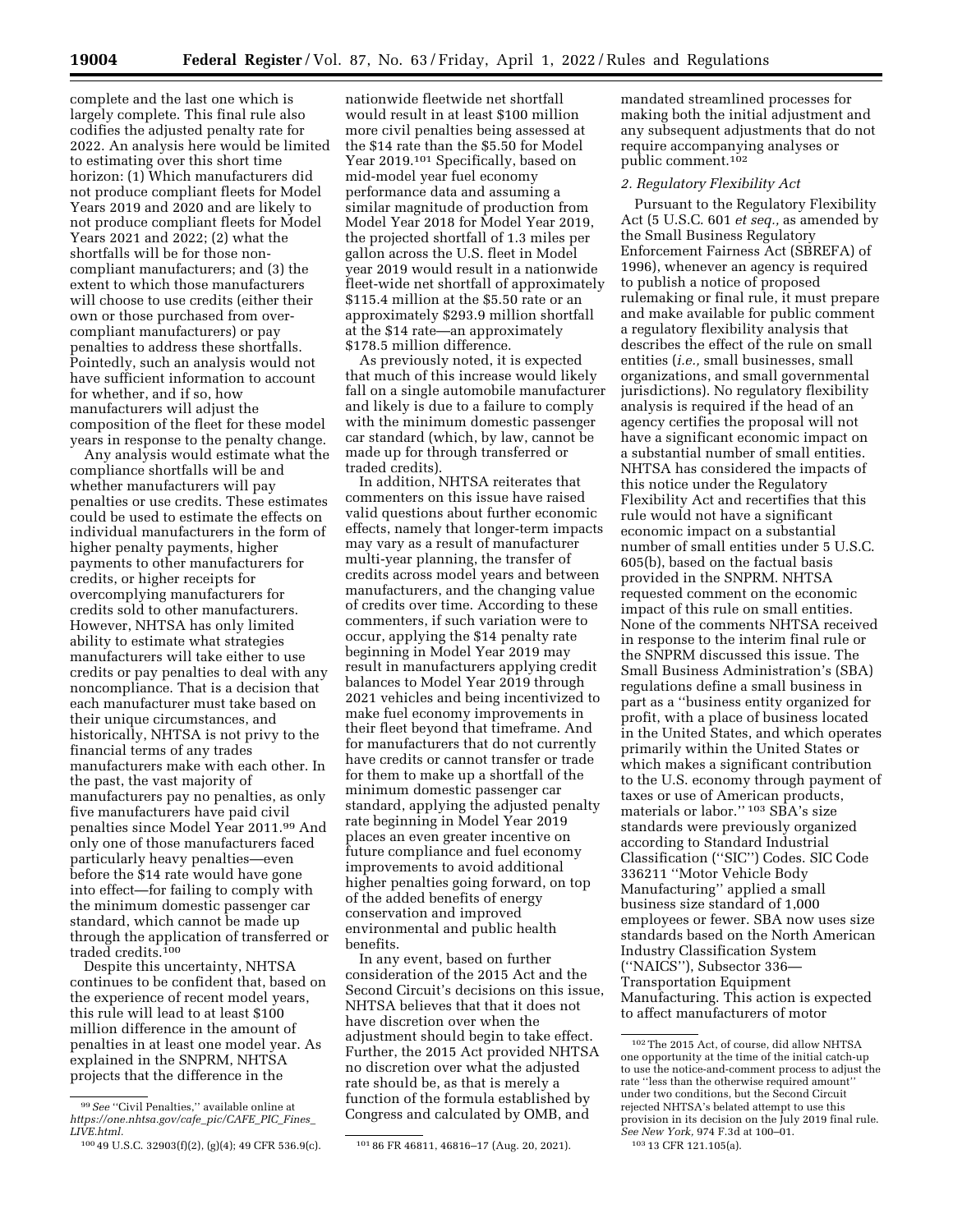vehicles. Specifically, this action affects manufacturers from NAICS codes 336111—Automobile Manufacturing, and 336112—Light Truck and Utility Vehicle Manufacturing, which both have a small business size standard threshold of 1,500 employees.

Though civil penalties collected under 49 CFR 578.6(h)(1) and (2) apply to some small manufacturers, low volume manufacturers can petition for an exemption from the Corporate Average Fuel Economy standards under 49 CFR part 525. This would lessen the impacts of this rulemaking on small business by allowing them to avoid liability for penalties under 49 CFR 578.6(h)(2). Small organizations and governmental jurisdictions will not be affected significantly as the price of motor vehicles and equipment ought not to change as the result of this rule.

### *3. Executive Order 13132 (Federalism)*

Executive Order 13132 requires NHTSA to develop an accountable process to ensure ''meaningful and timely input by State and local officials in the development of regulatory policies that have federalism implications.'' ''Policies that have federalism implications'' is defined in the Executive order to include regulations that have ''substantial direct effects on the States, on the relationship between the [N]ational [G]overnment and the States, or on the distribution of power and responsibilities among the various levels of government.'' Under Executive Order 13132, the agency may not issue a regulation with federalism implications, that imposes substantial direct compliance costs, and that is not required by statute, unless the Federal Government provides the funds necessary to pay the direct compliance costs incurred by State and local governments, the agency consults with State and local governments, or the agency consults with State and local officials early in the process of developing the proposed regulation. As noted previously, this rulemaking will not have substantial direct effects on the States, on the relationship between the National Government and the States, or on the distribution of power and responsibilities among the various levels of government, as specified in Executive Order 13132. The reason is that this rulemaking is expected to generally apply to motor vehicle manufacturers. Thus, the requirements of Section 6 of the Executive order do not apply.

### *4. Unfunded Mandates Reform Act of 1995*

The Unfunded Mandates Reform Act of 1995, Public Law 104–4, requires agencies to prepare a written assessment of the cost, benefits, and other effects of proposed or final rules that include a Federal mandate likely to result in the expenditure by State, local, or tribal governments, in the aggregate, or by the private sector, of more than \$100 million annually. Because this rulemaking does not include a Federal mandate, no unfunded mandate assessment has been prepared.

## *5. National Environmental Policy Act*

The National Environmental Policy Act of 1969 (NEPA) <sup>104</sup> directs that Federal agencies proposing ''major Federal actions significantly affecting the quality of the human environment'' must, ''to the fullest extent possible,'' prepare ''a detailed statement'' on the environmental impacts of the proposed action (including alternatives to the proposed action).105 However, there are some instances where NEPA does not apply. One consideration is whether the action at issue is a non-discretionary action to which NEPA may not apply or for which NEPA may require less detailed analysis.106

NHTSA addressed NEPA in promulgating the interim final rule, concluding that even though a NEPA analysis ''is not required, this section [of the preamble to the interim final rule] may serve as the Agency's Environmental Assessment (EA) and Finding of No Significant Impact (FONSI) for this interim final rule." 107 In the SNPRM, NHTSA again concluded that no further analysis pursuant to NEPA is required in adjusting the penalty rate this time, which is in line with legal precedent concerning nondiscretionary agency action.108 NHTSA reiterates that conclusion here.

Although NHTSA tentatively concluded in the SNPRM (and affirms here) that it does not have discretion on whether to adjust the CAFE civil

106*See Dept. of Transp.* v. *Public Citizen,* 541 U.S. 752, 768–69 (2014) (holding that the agency need not prepare an Environmental Impact Statement (EIS) or analyze certain environmental effects in its EA, and stating, ''[s]ince [the Federal Motor Carrier Safety Administration] FMCSA has no ability categorically to prevent the cross-border operations of Mexican motor carriers, the environmental impact of the cross-border operations would have no effect on FMCSA's decisionmaking—FMCSA simply lacks the power to act on whatever information might be contained in the EIS.'').

penalty rate as required by the statute and thus that a NEPA analysis was not required, NHTSA prepared an environmental assessment to evaluate the effects of the timing of such an increase on the environment. When a Federal agency prepares an environmental assessment, the Council on Environmental Quality (CEQ) NEPA implementing regulations require the agency to (1) ''[b]riefly provide sufficient evidence and analysis for determining whether to prepare an environmental impact statement or a finding of no significant impact,'' and (2) ''[b]riefly discuss the purpose and need for the proposed action, alternatives . . . , and the environmental impacts of the proposed action and alternatives, and include a listing of [a]gencies and persons consulted."<sup>109</sup> Generally, based on the environmental assessment, the agency must make a determination to prepare an environmental impact statement or ''prepare a finding of no significant impact if the [a]gency determines, based on the environmental assessment, not to prepare an environmental impact statement because the proposed action will not have significant effects.'' 110

NHTSA solicited public comments on the applicability of NEPA to this action and the contents and tentative conclusions of the Draft EA. The comments were silent on NEPA issues or agreed that no additional analysis was necessary.111 Having reviewed the comments, this section may serve as the Agency's EA and FONSI for this final rule. NHTSA considered the findings of this EA prior to deciding that the adjusted rate will go into effect beginning in Model Year 2019 and making the subsequent required adjustments through 2022.

#### I. Purpose and Need

The SNPRM and this final rule set forth the purpose of and need for this action. Pursuant to the 2015 Act and the Second Circuit's decision, NHTSA is required to make an initial ''catch-up''

111*See* NHTSA–2021–0001–0036, at 5–6 (arguing that the interim final rule was ''procedurally invalid'' for failing to abide by the NEPA requirement to take a hard look at the environmental consequences of the rule, but raising no objections to the NEPA analysis in the SNPRM); NHTSA 2021–0001–0037, at 8 (''[T]he agency need not conduct a NEPA analysis before repealing the Exemption Rule.''); NHTSA 2021–0001–0043, at 13 (''NHTSA's NEPA analysis [in the interim final rule] was adequate,'' and ''to the extent that NHTSA is concerned about the NEPA issue or any of the other procedural issues raised by commenters, this SNPRM proceeding provides the opportunity to promulgate a rule in accordance with applicable procedural standards.'').

<sup>104</sup> 42 U.S.C. 4321–4347.

<sup>105</sup> 42 U.S.C. 4332.

<sup>107</sup> 86 FR 3025.

<sup>108</sup> 86 FR 46818.

<sup>109</sup> 40 CFR 1501.5(c).

<sup>110</sup> 40 CFR 1501.6(a).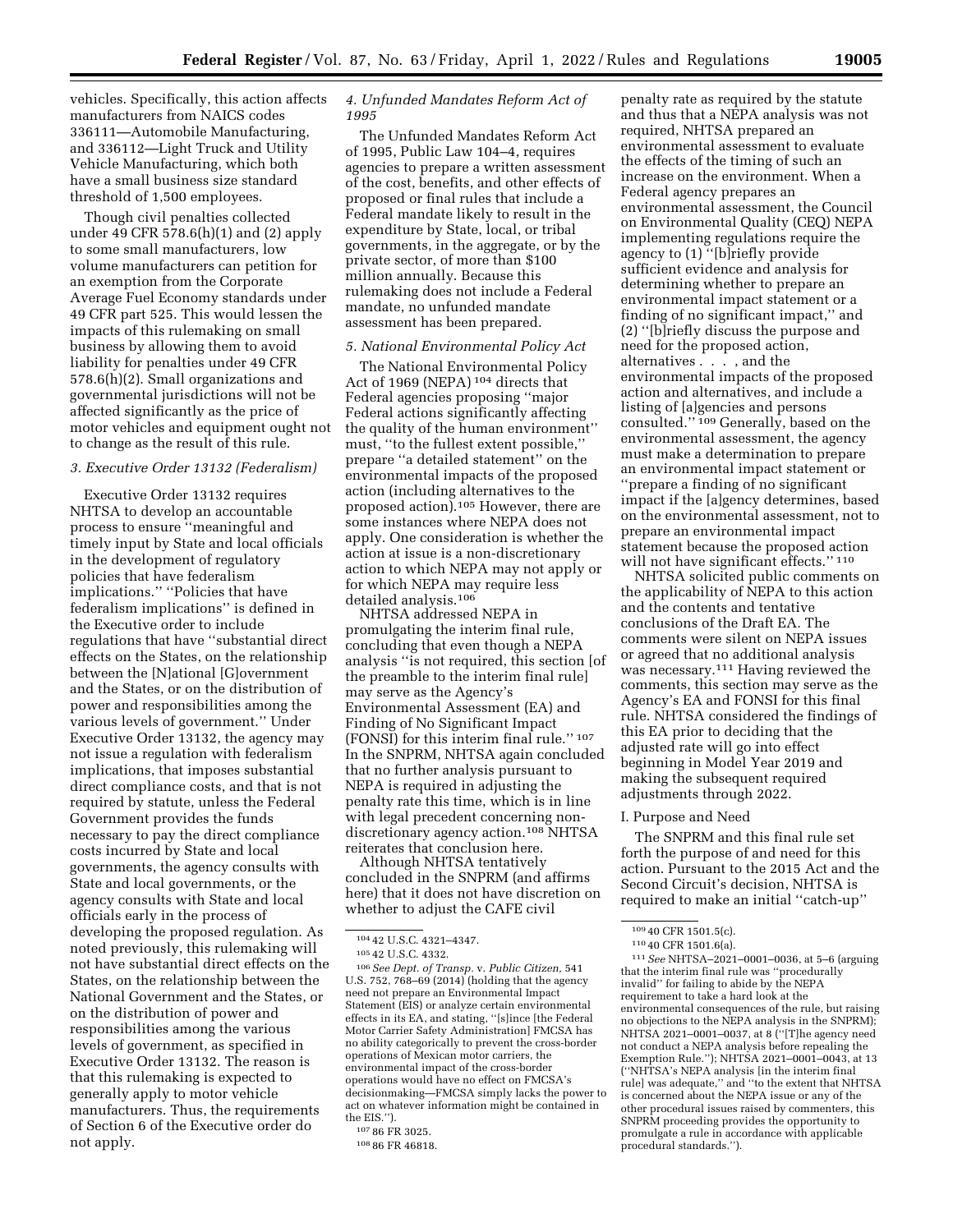adjustment to the civil monetary penalties it administers for the CAFE program. The purpose of the SNPRM and this final rule is to consider the timing of the application of the adjustment to the CAFE civil penalty rate, consistent with the statutory requirements.

### II. Alternatives

NHTSA considered two alternatives for this action. The first alternative was to restore the status quo ante prior to the interim final rule, which is adjusting the CAFE civil penalty rate from \$5.50 to \$14 beginning in Model Year 2019, before making any subsequent required adjustments. This timing was originally established by the December 2016 final rule and was twice made effective by decisions of the Second Circuit. The second alternative was applying the initial adjustment beginning in Model Year 2022, which reflects the action taken in the interim final rule (the No Action Alternative). As noted in the SNPRM, NHTSA was no longer considering the alternative of applying the initial adjustment beginning in Model Year 2023, but NHTSA accepted comments on whether it should consider other alternatives of the adjustment applying beginning with a model year later than Model Year 2019. No commenter suggested any other alternative. This EA describes the potential environmental impacts associated with the two alternatives in comparison with each other.

III. Environmental Impacts of the Action and Alternatives

In the interim final rule, NHTSA asserted that it anticipated no differences in environmental impacts associated with the alternatives of applying the adjustment beginning in Model Year 2019, 2020, 2021, or 2022. NHTSA based this conclusion on the fact that vehicles for Model Years 2019 and 2020 had largely if not entirely been produced already, and many manufacturers were already selling Model Year 2021 vehicles.

As explained in the SNPRM, NHTSA reconsidered whether this assessment is complete after reviewing the comments received in response to the interim final rule. Commenters had argued that, regardless of the impact of this rulemaking action on Model Year 2019 through 2021 vehicles, longer-term impacts may vary as a result of manufacturer multi-year planning, the transfer of credits across model years and between manufacturers, and the changing value of credits over time. If this is correct, applying the adjustment earlier could result in manufacturers

applying credit balances to Model Year 2019 through 2021 vehicles and being incentivized to make fuel economy improvements in their fleet beyond that timeframe, rather than paying civil penalties at the \$5.50 rate for Model Years 2019 through 2021 and saving the credits for future model years when they could be valued more due to the adjustment. Additionally, for manufacturers without credit balances, the potential application of a significantly higher civil penalty for Model Years 2019 through 2021 may spur more rapid implementation of fuelsaving technology in order to allow the manufacturer to accrue credits that may be carried back to cover the shortfall in Model Years 2019 through 2021.

Overall, NHTSA anticipates that applying the adjustment beginning with Model Year 2019 may lead to the eventual application of more fuel-saving technology, resulting in fewer greenhouse gas emissions and reductions in many criteria and toxic air pollutants compared to applying the adjustment beginning in Model Year 2022.112 Although Model Years 2019 and 2020 are already completed, and Model Year 2021 is essentially complete, the civil penalty assessment process is not yet complete for any of them, much less for Model Year 2022.113 As a result, NHTSA does not yet know the anticipated manufacturer compliance shortfall for these model years. Because manufacturers can apply credits across a multi-year window, their decisions about how to apply credits in earlier model years will affect the availability of credits and the application of fuel-saving technology in later model years. However, NHTSA does not know whether and to what degree manufacturers will choose to pay fines in lieu of applying accrued credits, trade credits with other manufacturers, or rely on multi-year planning and credit carry-forward and carry-back to address shortfalls. NHTSA invited comments, information, and analyses from the public on the degree to which this may occur as a result of changes to the civil penalty rate in Model Year

2019 versus Model Year 2022. The Auto Innovators provided an analysis arguing that ''delaying the application of a \$14 civil penalty rate to MY 2022 is highly unlikely to affect manufacturers' compliance strategies by allowing them to delay the use of 2017 or later credits to MY 2022'' because ''older credits will be used to mostly, if not completely, cancel any shortfalls.'' 114

At this time, NHTSA continues to anticipate the impacts to be small. The difference between the alternatives contemplated in this action is only whether or not the initial civil penalty rate increase applies to three Model Years: 2019, 2020, and 2021. NHTSA continues to believe the impacts on those Model Years alone is expected to be de minimis, as all three model years have largely if not entirely been produced already. Further, as NHTSA has addressed in its CAFE rulemakings, many manufacturers have been unwilling to pay civil penalties historically. Those manufacturers may continue to opt to apply credits even if a lower civil penalty rate applied, rather than hold credits for future model years when the civil penalty rate would be higher.

### IV. Agencies and Persons Consulted

NHTSA and DOT have consulted with OMB and the U.S. Department of Justice and provided other Federal agencies with the opportunity to review and provide feedback on this rulemaking.

### V. Conclusion

NHTSA has reviewed the information presented in this EA and concludes that adjusting the CAFE civil penalty rate beginning with Model Year 2019, as compared to Model Year 2022, would have, at most, a more positive impact on the quality of the human environment to the extent that manufacturers may be more likely to expend credit balances on Model Year 2019 through 2021 vehicles than if the civil penalty rate remained at \$5.50 for those model years. Lacking such credits in future years, manufacturers would be more likely to make improvements to the fuel economy of their fleets to avoid paying the higher civil penalty rates that would occur under either alternative. Additionally, higher civil penalty rates in Model Years 2019 through 2021 may cause manufacturers to more rapidly implement fuel-saving technology so that they may accrue credits to be carried back to cover compliance shortfalls. But NHTSA does not expect any differences in the impacts under either of the alternatives to rise to the

<sup>112</sup>See NHTSA's Final Environmental Impact Statements for the CAFE rulemaking for MYs 2017 and beyond (Docket No. NHTSA–2011–0056) and for MYs 2021–2026 (Docket No. NHTSA–2017– 0069), both of which illustrate these trends as fuel economy standard stringency increases across alternatives. Both EISs are also available on the agency's fuel economy website: *[https://](https://www.nhtsa.gov/laws-regulations/corporate-average-fuel-economy) [www.nhtsa.gov/laws-regulations/corporate-average](https://www.nhtsa.gov/laws-regulations/corporate-average-fuel-economy)[fuel-economy.](https://www.nhtsa.gov/laws-regulations/corporate-average-fuel-economy)* 

<sup>113</sup>Because NHTSA does not have final model year performance data verified by EPA for these model years, any quantitative projections of the environmental impact across multiple model years would be too speculative to rely upon at this time. <sup>114</sup> Auto Innovators Comment, at 12.